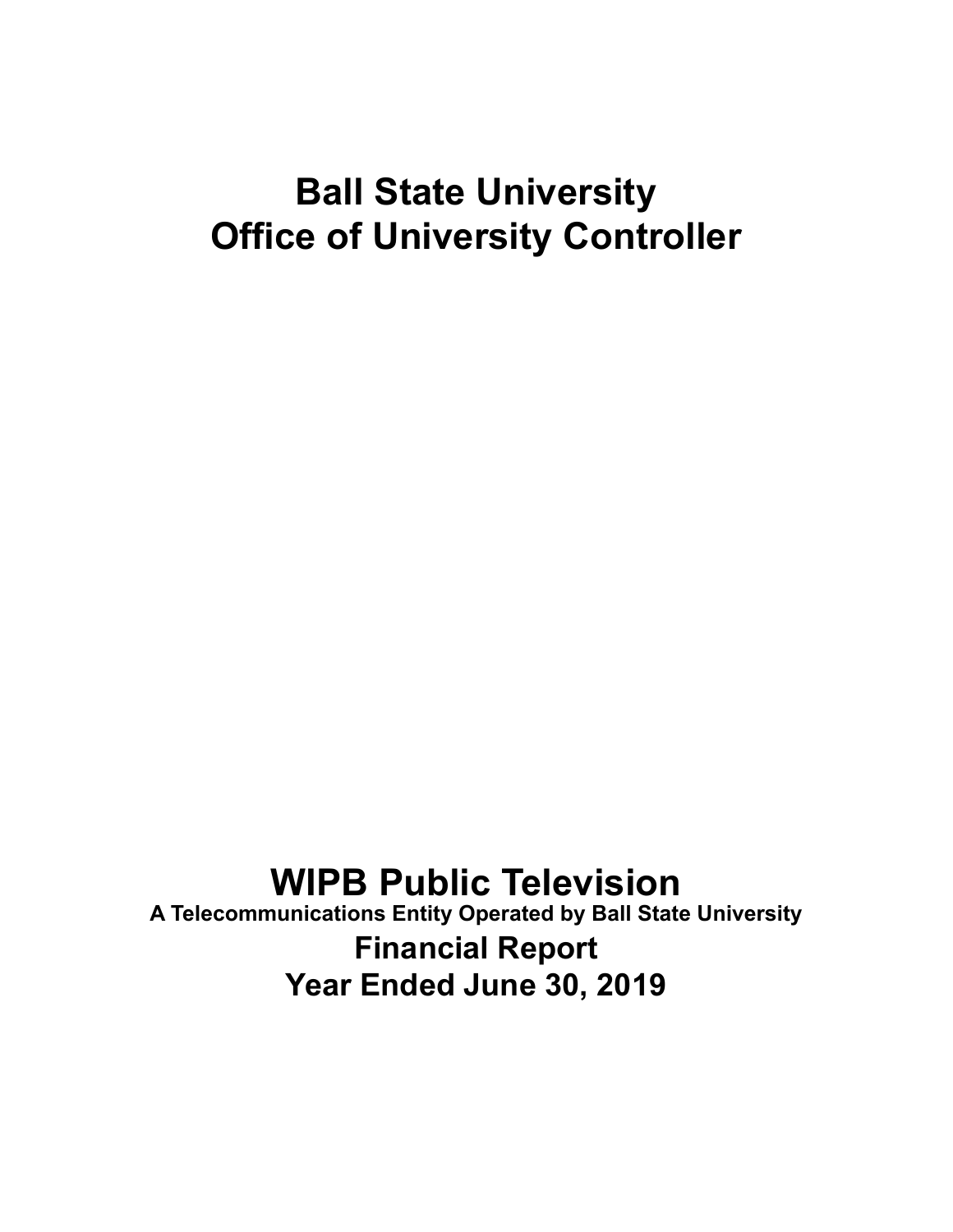# **WIPB Public Television A Telecommunications Entity Operated by Ball State University**

## Table of Contents Year Ended June 30, 2019

| Auditor's Report on the Financial Statements                                                                                                              | 3              |
|-----------------------------------------------------------------------------------------------------------------------------------------------------------|----------------|
| Management's Discussion and Analysis                                                                                                                      | 5              |
| Financial Statements<br><b>Statement of Net Position</b><br>Statement of Revenues, Expenses and Changes in Net Position<br><b>Statement of Cash Flows</b> | 11<br>12<br>13 |
| Notes to Financial Statements                                                                                                                             | 14             |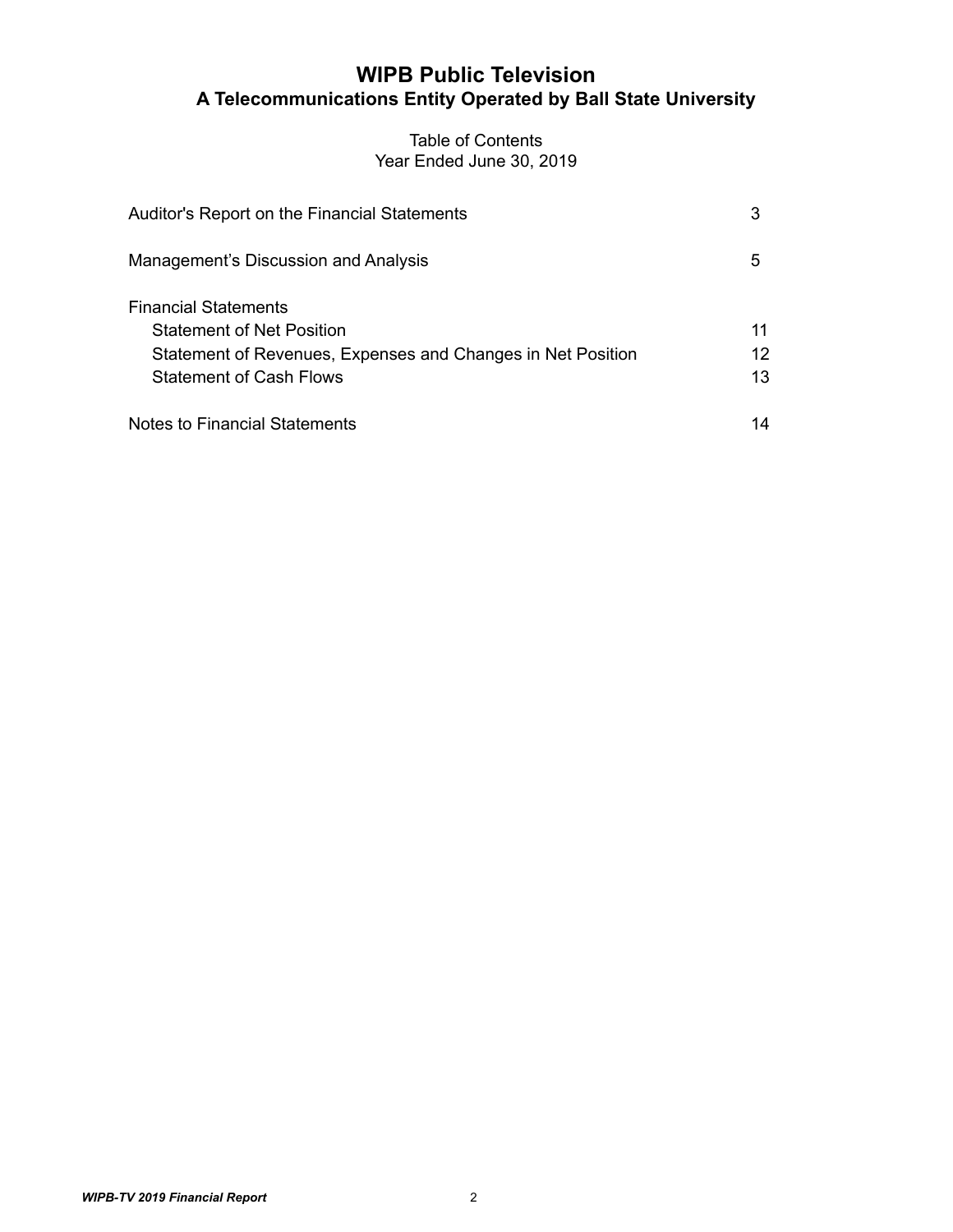

OFFICE OF THE PRESIDENT INTERNAL AUDIT AND ADVISORY SERVICES Muncie, Indiana 47306-0700 Phone: 765-285-1023

The Corporation for Public Broadcasting Washington, D. C.

## Report on the Financial Statements

We have audited the accompanying financial statements of the business-type activities of WIPB Television, a public telecommunication entity owned and operated by Ball State University, as of and for the years ended June 30, 2019 and June 30, 2018, and the related notes to the financial statements, which collectively comprise WIPB's basic financial statements as listed in the Table of Contents.

## Management's Responsibility for the Financial Statements

Management is responsible for the preparation and fair presentation of these financial statements in accordance with accounting principles generally accepted in the United States of America; this includes the design, implementation, and maintenance of internal control relevant to the preparation and fair presentation of financial statements that are free from material misstatement, whether due to fraud or error.

## Auditor's Responsibility

Our responsibility is to express opinions on these financial statements based on our audit. We conducted our audits in accordance with auditing standards generally accepted in the United States of America. Those standards require that we plan and perform the audit to obtain reasonable assurance about whether the financial statements are free of material misstatement.

An audit involves performing procedures to obtain audit evidence about the amounts and disclosures in the financial statements. The procedures selected depend on the auditor's judgment, including the assessment of the risks of material misstatement of the financial statements, whether due to fraud or error. In making those risk assessments, the auditor considers internal control relevant to the entity's preparation and fair presentation of the financial statements in order to design audit procedures that are appropriate in the circumstances, but not for the purpose of expressing an opinion on the effectiveness of the WIPB Television internal control. Accordingly, we express no such opinion. An audit includes evaluating the appropriateness of accounting policies used and the reasonableness of significant accounting estimates made by management, as well as evaluating the overall presentation of the financial statement.

Internal Auditing is a unit of Ball State University. The Director is a Certified Public Accountant, who is not in any way responsible for the accounting operations of the Station, nor connected with the establishment of the overhead rates and hence is deemed independent per the Corporation for Public Broadcasting's certification requirements. The opinion that follows is issued pursuant to the Corporation for Public Broadcasting's guidelines concerning independence. The undersigned does not purport to meet the independence status requirements specified by generally accepted auditing standards. We believe that our audit evidence we have obtained is sufficient and appropriate to provide a basis for our audit opinions.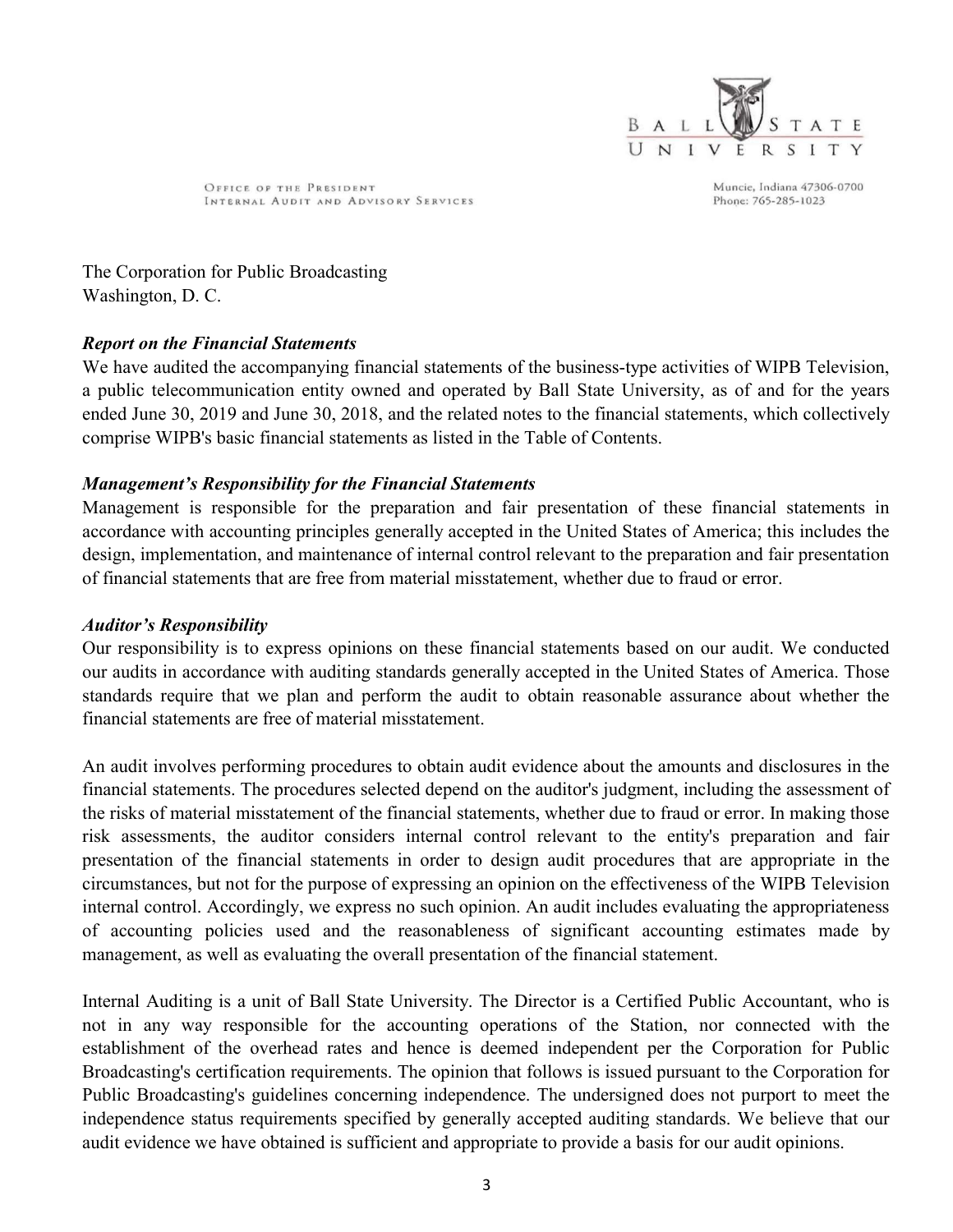The Corporation for Public Broadcasting Washington, D. C.

### **Opinion**

In our opinion, based on our audits, the financial statements referred to above present fairly, in all material respects, the respective financial position of the business-type activities of WIPB Television, a public telecommunication entity owned and operated by Ball State University, as of June 30, 2019 and June 30, 2018, and the respective changes in financial position and cash flows, where applicable, thereof and for the years then ended, in accordance with accounting principles generally accepted in the United States of America.

## **Other Matters**

## Required Supplementary Information

The Management's Discussion and Analysis (MD&A) is not a required part of the basic financial statements but is supplementary information required by the Governmental Accounting Standards Board. We have applied certain limited procedures to the required supplementary information in accordance with auditing standards generally accepted in the United States of America, which consisted of inquiries of management about the methods of preparing the information and comparing the information for consistency with management's responses to our inquiries, the basic financial statements, and other knowledge we obtained during our audit of the basic financial statements. We do not express an opinion or provide any assurance on the information because the limited procedures do not provide us with sufficient evidence to express an opinion or provide any assurance.

The D.RLA

Thomas D. Roberts, CPA Director of Internal Audit and Advisory Services Ball State University February 12, 2020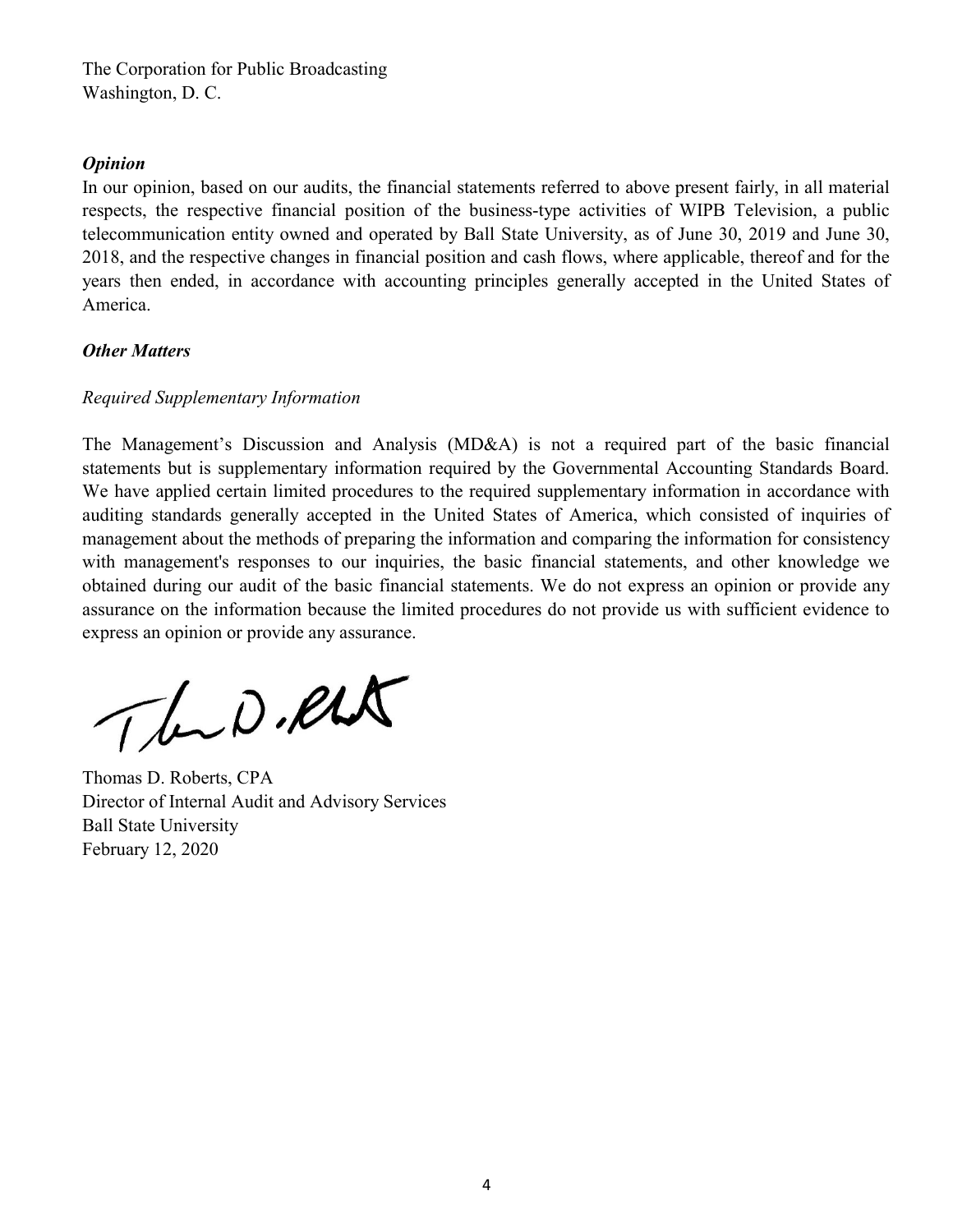## **WIPB Public Television A Telecommunications Entity Operated by Ball State University** Management's Discussion and Analysis For the Year Ended June 30, 2019

This discussion and analysis of WIPB's (the Station) financial statements provides an overview of WIPB's financial position for the fiscal years ended June 30, 2019 and 2018, along with comparative financial information for the fiscal year ended June 30, 2017. Management has prepared the financial statements and the related note disclosures along with the discussion and analysis. The discussion and analysis are designed to provide an objective analysis of the Station's financial position based on currently known facts, decisions, and conditions. The completeness and fairness of the financial statements, notes to the financial statements, and this discussion are the responsibility of WIPB's management.

### **Using this Report**

This financial report consists of a series of financial statements, prepared in accordance with the Governmental Accounting Standards Board Statement No. 35, Basic Financial Statements-and Management's Discussion and Analysis-for Public Colleges and Universities. These statements focus on the financial condition of the Station, the results of operations, and cash flows of the Station as a whole.

The three basic financial statements are the Statement of Net Position, Statement of Revenues, Expenses and Changes in Net Position, and the Statement of Cash Flows. The statements utilize an operating and non-operating basis of reporting whereby revenues that are charges for services and goods, non-capital grants, and university support, are recorded as operating revenues. Essentially, all other types of revenue are non-operating or other revenue.

This annual financial report includes the report of independent auditors, the management's discussion and analysis, the basic financial statements referred to above, and notes to the financial statements.

#### **Financial Highlights**

The following are some of the overall financial highlights from the past two year ends:

- In fiscal year 2018-2019 the station continued to focus on sustaining memberships. Excluding the \$100,000 one time donation in fiscal year 2017-2018, there was a slight increase in memberships.
- Contributed support from Ball State University decreased in fiscal year 2018-2019 due to an overall decrease in administrative expenses for departments who support the Station. It is a continued trend from fiscal year 2017-2018, as support fluctuates in relation to University expenses. Changes in overall University expenses, including changes in compensated absence liabilities from year to year, impact contributed support to the Station.
- State support was consistent in fiscal year 2018-2019 when compared to fiscal year 2017-2018.
- There was a substantial increase in Net Non-Operating Revenues in fiscal year 2018-2019 due to FCC Repack funds received from the Spectrum auction, primarily for the purpose of capital improvements to upgrade transmission equipment. The funds were spent primarily to purchase a new TV transmitter. The transmitter purchase created an increase in capital assets shown on the Statement of Net Position in fiscal year 2018-2019.

#### **The Statement of Net Position and the Statement of Revenues, Expenses and Changes in Net Position**

In order to assess the overall health of the Station, economic factors need to be considered at all levels including national (CPB), state (Ball State University and Indiana Public Broadcasting Stations), and local (membership and business underwriting). The Statement of Net Position and the Statement of Revenues, Expenses and Changes in Net Position report in summary fashion the financial position of WIPB as a whole and on its activities, focusing on the Station's net position and whether it increased or decreased during the year.

These statements include all assets and liabilities using the accrual basis of accounting, which is similar to the accounting used by most private-sector institutions. All of the current year's revenues and expenses are taken into account, regardless of when cash was received or paid.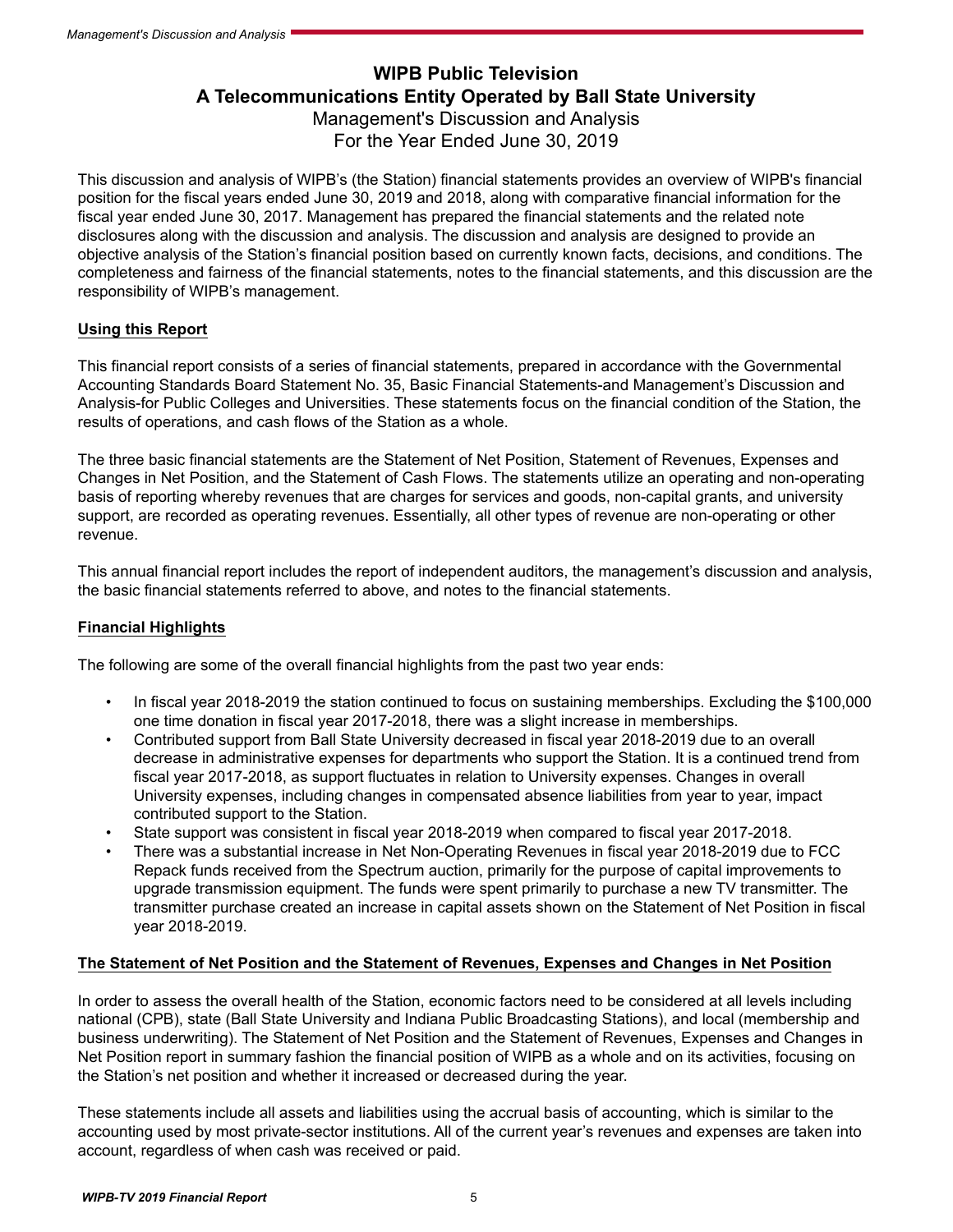The following is a summary of the major components of the net position and operating results of WIPB as of the end of the previous three fiscal years:

#### WIPB Public Television A Telecommunications Entity Operated by Ball State University Net Position

Years Ended June 30, 2019, 2018, and 2017

|                                                 | 2019 |           | 2018          | 2017 |         |
|-------------------------------------------------|------|-----------|---------------|------|---------|
| Assets:                                         |      |           |               |      |         |
| <b>Current Assets</b>                           | \$   | 626,891   | \$<br>563,248 | \$   | 439,764 |
| Noncurrent Assets- Capital                      |      | 483,486   | 58,562        |      | 63,611  |
| <b>Total Assets</b>                             | \$   | 1,110,377 | \$<br>621,810 | S    | 503,375 |
| <b>Liabilities:</b>                             |      |           |               |      |         |
| <b>Current Liabilities</b>                      | \$   | 241,585   | \$<br>238,474 | \$   | 235,769 |
| <b>Total Liabilities</b>                        | \$   | 241,585   | \$<br>238,474 | \$   | 235,769 |
| <b>Net Position:</b>                            |      |           |               |      |         |
| Invested in Capital Assets, Net of Related Debt | \$   | 483.486   | \$<br>58,562  | \$   | 63,611  |
| Restricted                                      |      | 48.676    | 55,732        |      | 59,715  |
| Unrestricted                                    |      | 336,630   | 269,042       |      | 144,280 |
| <b>Total Net Position</b>                       | \$   | 868,792   | \$<br>383,336 | \$   | 267,606 |
| Total Liabilities and Net Position              | \$   | 1,110,377 | \$<br>621,810 | \$   | 503,375 |

#### WIPB Public Television A Telecommunications Entity Operated by Ball State University Changes in Net Position Years Ended June 30, 2019, 2018, and 2017

|                                  |     | 2019      |    | 2018      |     | 2017      |
|----------------------------------|-----|-----------|----|-----------|-----|-----------|
| <b>Operating Revenues</b>        | \$  | 3,488,583 | \$ | 3,616,392 | S   | 3,604,268 |
| <b>Operating Expenses</b>        |     | 3,435,330 |    | 3,500,662 |     | 3,572,114 |
| Net Operating Income/(Loss)      | \$  | 53.253    | \$ | 115.730   | S   | 32,154    |
| Net Non-Operating Revenues       |     | 432,203   |    |           |     |           |
| Increase in Net Position         |     | 485.456   |    | 115,730   |     | 32,154    |
| Net Position - Beginning of Year |     | 383,336   |    | 267.606   |     | 235,452   |
| Net Position - End of Year       | \$. | 868,792   | S  | 383,336   | \$. | 267,606   |
|                                  |     |           |    |           |     |           |

#### **Operating Revenues**

Operating revenues increase net position and include all transactions that result in sales and/or receipts from goods and services such as underwriting and event proceeds. Federal, state, and private grants are considered operating if they are not for capital purposes. In addition, subscriptions and memberships, contributed support, and in-kind contributions are considered operating since they support WIPB's principal ongoing operations.

The following factors significantly impacted operating revenues:

- Subscriptions and memberships decreased significantly in fiscal year 2018-2019 based upon a \$100,000 one time donation received in fiscal year 2017-2018. Excluding the donation from fiscal year 2017-2018, subscriptions and memberships had approximately a 5% increase in normal membership fund levels in fiscal year 2018-2019.
- An in-kind contributions/services decrease in fiscal year 2018-2019 was due to a lack of new trades for services and some loss of trade services no longer needed.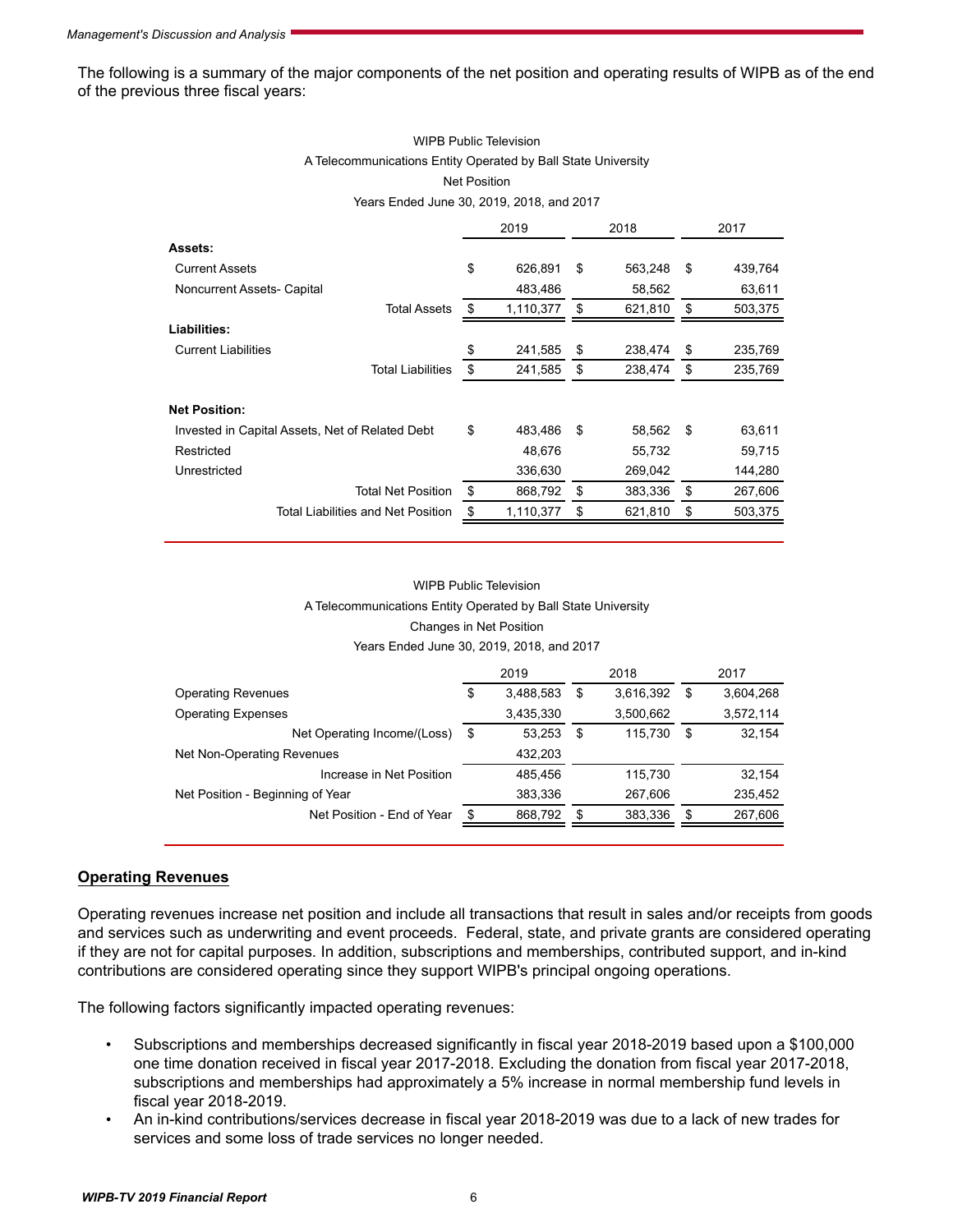The following is a graphic illustration of operating revenues by source:



**Operating Revenues**

#### **Operating Expenses**

Operating expenses reduce net position and comprise all the costs necessary to perform and conduct the programs and primary purposes of WIPB.

The following factors significantly impacted operating expenses:

- Fiscal year 2018-2019 total operating expenses saw a slight decrease over fiscal year 2018-2017. This decrease is due to a focused effort on reducing supplies and expenses as well as travel.
- Two areas did have an increase in expenses for fiscal year 2018-2019:
	- Depreciation expense increased in fiscal year 2018-2019 due primarily to capital purchases required by the FCC repack, including the purchase of a new transmitter and other equipment required for our mandatory move.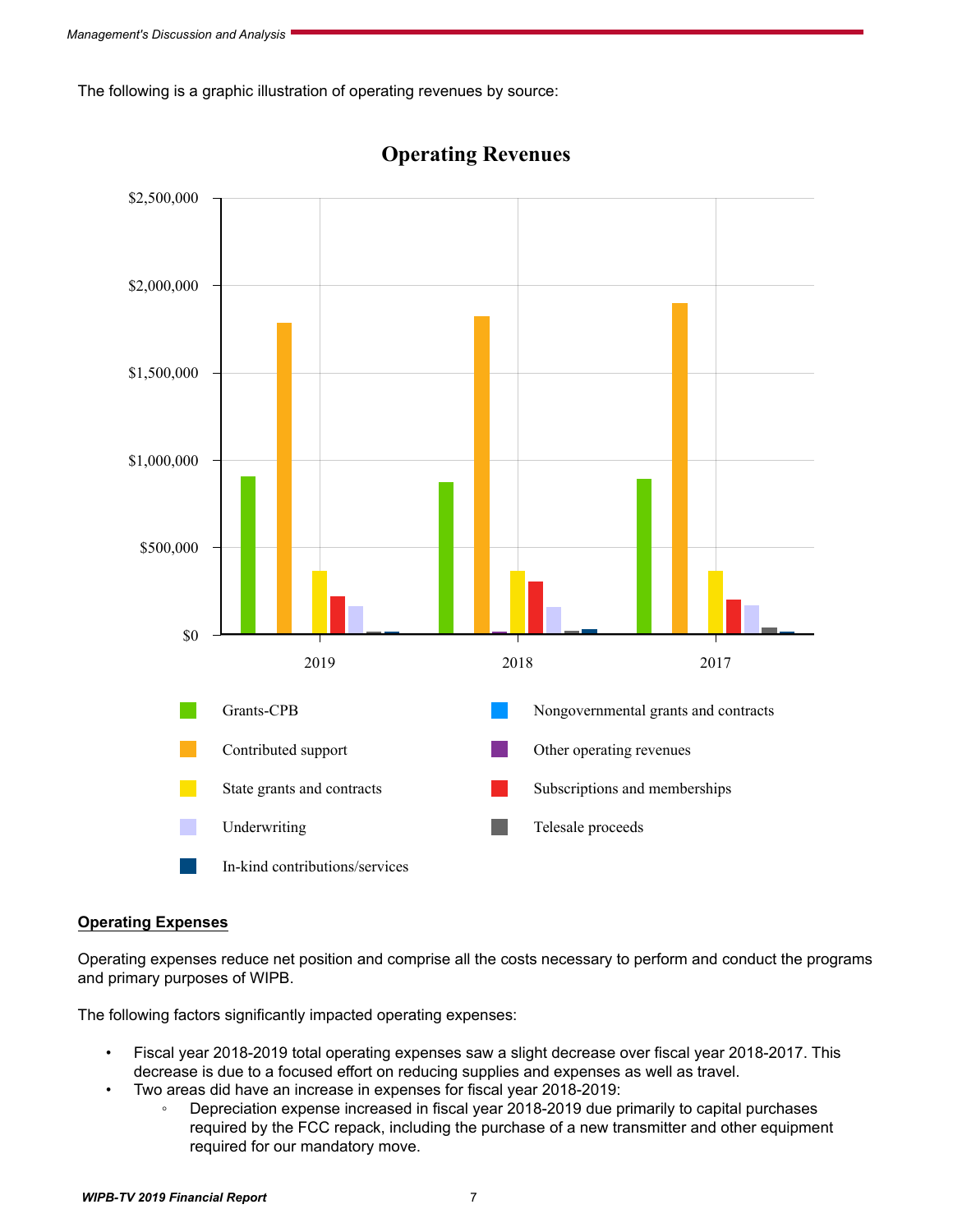- Program information and promotion saw an increase in salary and benefits expenses due to a newly developed position which was filled in fiscal year 2018-2019.
- Fundraising and membership development expenses decreased due to a decrease in employee salary and benefits (a vacancy last four months of fiscal year 2018-2019), as well as decreases in travel, and supplies and expenses, related to efforts to reduce costs across all areas.

The following is a graphic illustration of operating expenses by source:



# **Operating Expenses**

#### **Non-operating Revenue and Expenses**

Non-operating revenues increase net position while non-operating expenses reduce net position. Non-operating revenues and expenses are generated from transactions that are primarily non-exchange in nature, consisting mainly of interest expense, and investment income (interest and dividend income and realized and unrealized gains and losses).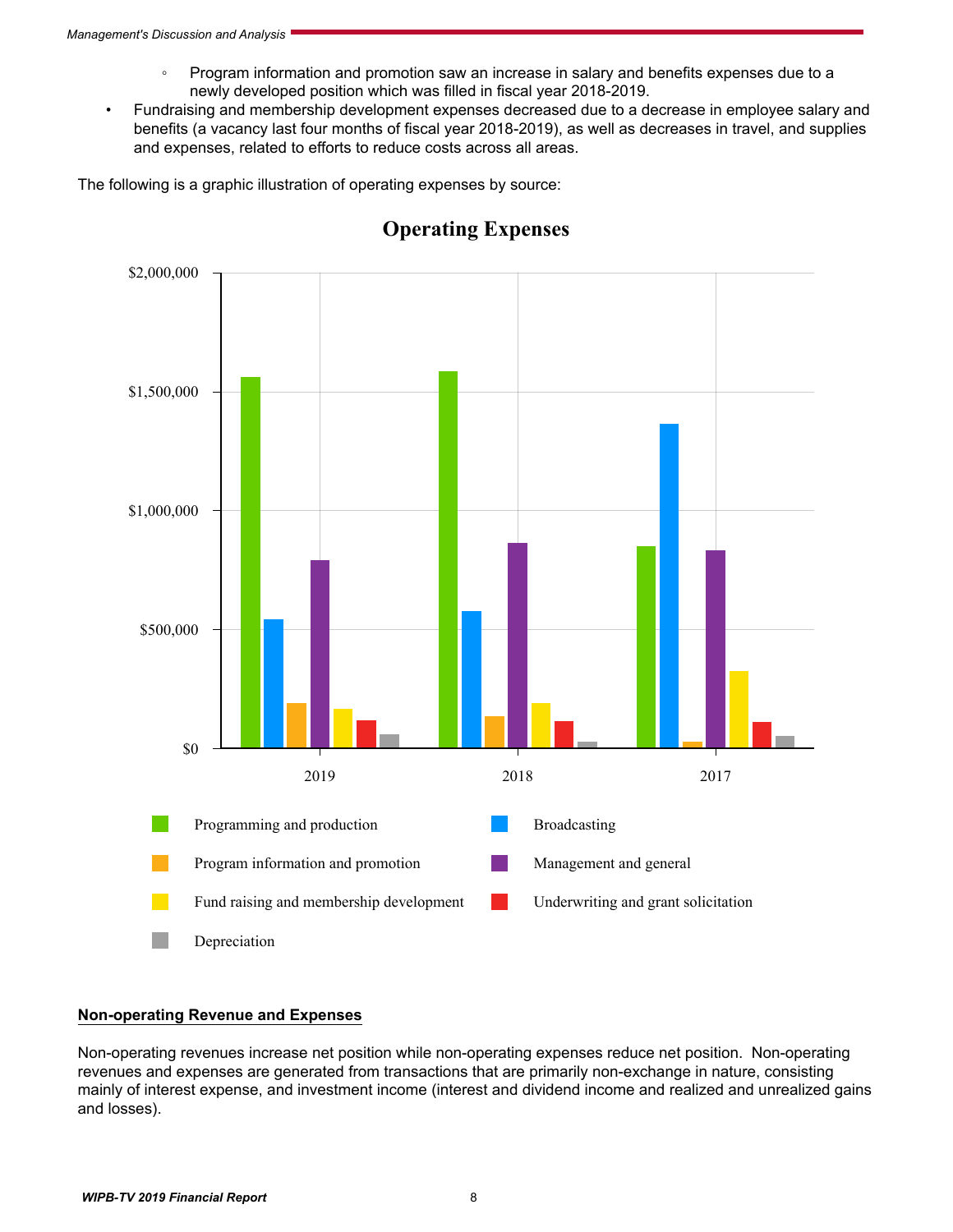The following factors significantly impacted non-operating revenues and expenses:

• There was a substantial increase in Net Non-Operating Revenues in fiscal year 2018-2019 due to FCC Repack funds received from the Spectrum auction, primarily for the purpose of capital improvements to upgrade transmission equipment. The funds were spent primarily to purchase a new TV transmitter. The transmitter purchase created an increase in capital assets shown on the Statement of Net Position in fiscal year 2018-2019.

#### **Statement of Cash Flows**

The Statement of Cash Flows provides relevant information about the cash receipts and cash payments of WIPB during the period. Unlike the Statement of Revenues, Expenses and Changes in Net Position, which reports revenues when they are earned and expenses when they are incurred, regardless of when cash is received or disbursed, the Statement of Cash Flows reports actual cash received and disbursed. The focus of the Statement of Cash Flows is on the increase or decrease in cash and cash equivalents. The Statement of Cash Flows helps the user assess WIPB's:

- 1. Ability to generate future net cash flows.
- 2. Ability to meet obligations as they come due.
- 3. Need for external financing.

## WIPB Public Television A Telecommunications Entity Operated by Ball State University Cash Flows

Years Ended June 30, 2019, 2018, and 2017

|                                                  | 2019          |   | 2018      | 2017 |           |
|--------------------------------------------------|---------------|---|-----------|------|-----------|
| Cash and Cash Equivalents Provided By/(Used In): |               |   |           |      |           |
| <b>Operating Activities</b>                      | \$<br>72.890  |   | 167.539   | - \$ | 72.619    |
| Capital and Related Financing Activities         | (52,076)      |   | (25, 495) |      | (40, 382) |
| Net Change in Cash and Cash Equivalents          | \$<br>20.814  |   | 142.044   | \$.  | 32,237    |
| Cash and Cash Equivalents - Beginning of Year    | 558,482       |   | 416.438   |      | 384,201   |
| Cash and Cash Equivalents - End of Year          | \$<br>579.296 | S | 558.482   | S    | 416.438   |
|                                                  |               |   |           |      |           |

The major components of cash flows provided from operating activities are the University, memberships, underwriting, and CPB. The major components of cash flows used in operating activities are payments for employees (including benefits) and payments for national programming.

#### **Economic Factors That Will Affect the Future**

The economic position of WIPB-TV is closely tied to the University, the State of Indiana, and the federal funding through the Corporation for Public Broadcasting. The Fiscal Survey of States published by the National Association of State Budget Officers attempts to forecast economic conditions of the next year based on feedback from each state. "For a second consecutive year, most states saw moderate-to-robust growth in fund revenues in FY 2019. States also saw an increase of 2.7% in annual spending increases (which was down by 1% from the forecast amount in late FY 2018." Long-term budget challenges related to health care and pensions are still a concern as those costs are projected to increase at a faster rate than revenues. This increase in spending for the states last year allowed the Indiana State Assembly to reduce the 3% withholding from the Indiana Public Broadcasting Stations for fiscal year 2020, which will increase the state appropriation for the upcoming year.

Michael Hicks, George and Frances Ball Distinguished Professor of Economics, and the director of the Center for Business and Economic Research at Ball State, released his prediction for the state financial situation for 2020 on December 15, 2019.

"...projecting the U.S. economy to slow significantly next year. The model projects that annualized growth rates will slip from 1.9 percent in the first quarter of 2020 down to 1.7 percent by the year's end. In short, the 2019 and 2020 economies are sizing up to be the worst non-recession years in post-World War II history. They are going to be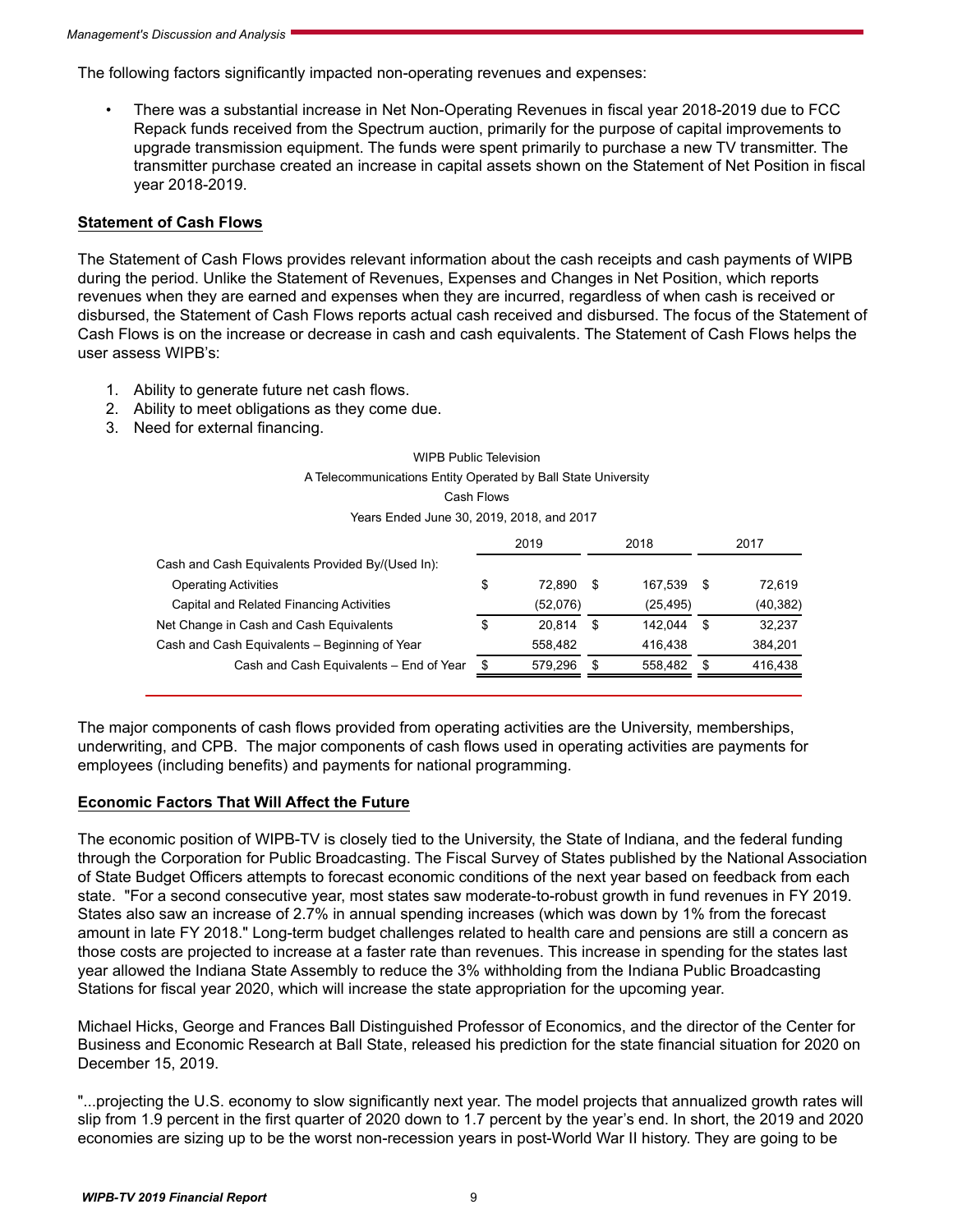worse for manufacturing-intensive states. Here in Indiana, my forecasting model has growth slowing to 1.6 percent in the first quarter and to 1.4 percent by the year's end. For 2020, the job losses in manufacturing simply won't be enough to push our economy into a recession. Right now, Indiana, Wisconsin, Michigan, Ohio and Illinois have fewer factory jobs than we started the year with. Some of this is due to a return to trend of declining manufacturing employment but the trade war is most responsible for this downturn."

This is of a concern for rural public media stations that depend on donor funds from farmers and those employed by the manufacturing sector.

The following impacts are already known or are of concern**:**

A new Ball State University budget model (incentive based budget model) began in fiscal year 2019-2020 and will be fully implemented by July 2020. This is in alignment with the strategic plan that was adopted by the Ball State University Board of Trustees in fiscal year 2018-2019. As we move through the new budget model, we will have a better sense of the impact it will have on public media funding from the university.

- Because of the incentive based model plan, there are new resources available for programs that "Promote student success, stimulate strategic growth, encourage innovation and entrepreneurship, and support institutional excellence." WIPB and WBST have partnered with the College of Communications and Information Media in designing new courses that will implement digital content across multiple platforms. This will increase awareness of broadcasting opportunities for our students and produce content that will enrich our communities.
- Management believes that state funding for public media will remain the same or possibly increase slightly in fiscal year 2019-2020, due to the reduction of the 3% withholding requirements in state legislative distribution to state public media. However this is contingent on state revenues.
- Management still understands that the political environment is unpredictable and the Corporation for Public Broadcasting could see a decrease in federal funding which would directly affect the operating budget for the station.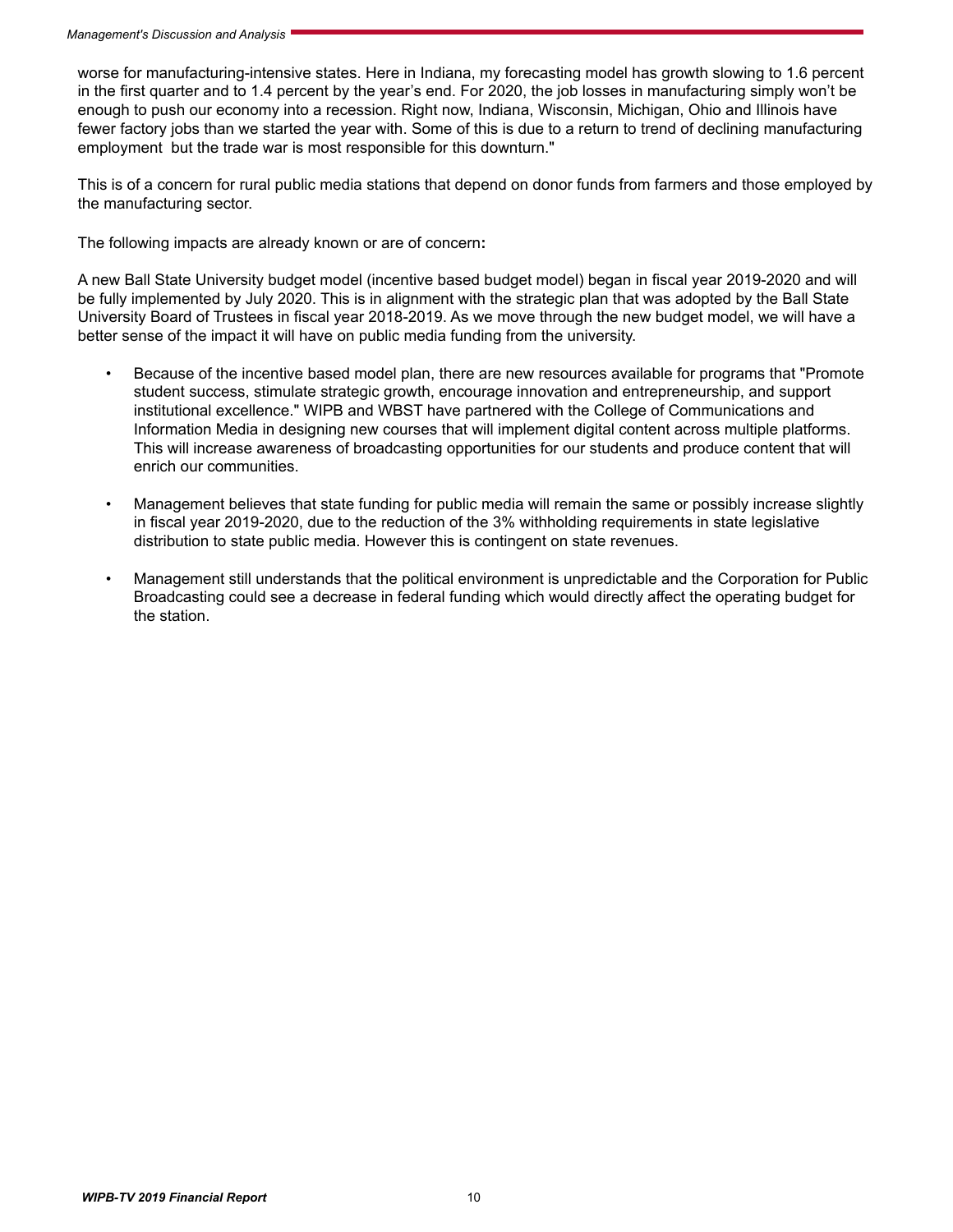## **WIPB Public Television**

## **A Telecommunications Entity Operated by Ball State University Statement of Net Position**

As of June 30, 2019 and 2018

|                                                                    |    | 2019      |      | 2018    |
|--------------------------------------------------------------------|----|-----------|------|---------|
| Assets:                                                            |    |           |      |         |
| <b>Current Assets:</b>                                             |    |           |      |         |
| Cash and cash equivalents                                          | \$ | 579,296   | -\$  | 558,482 |
| Accounts receivable, net                                           |    | 41,152    |      | 3,846   |
| Prepaid expenses                                                   |    | 6,443     |      | 920     |
| <b>Total Current Assets</b>                                        | \$ | 626,891   | \$   | 563,248 |
| <b>Noncurrent Assets:</b>                                          |    |           |      |         |
| Capital assets, net                                                |    | 483,486   |      | 58,562  |
| <b>Total Assets</b>                                                | P  | 1,110,377 | -\$  | 621,810 |
| <b>Liabilities and Net Position:</b>                               |    |           |      |         |
| <b>Current Liabilities:</b>                                        |    |           |      |         |
| Accounts payable and accrued liabilities                           | \$ | 15,007    | \$   | 3,088   |
| Unearned revenue                                                   |    | 226,578   |      | 235,386 |
| <b>Total Liabilities</b>                                           | \$ | 241,585   | \$   | 238,474 |
| <b>Net Position:</b>                                               |    |           |      |         |
| Invested in capital assets, net of related debt<br>Restricted for: | \$ | 483,486   | - \$ | 58,562  |
| Nonexpendable station activities                                   |    |           |      |         |
| <b>External grants</b>                                             |    | 48,676    |      | 55,732  |
| Unrestricted                                                       |    | 336,630   |      | 269,042 |
| <b>Total Net Position</b>                                          | \$ | 868,792   | -\$  | 383,336 |
| <b>Total Liabilities and Net Position</b>                          | \$ | 1,110,377 | \$   | 621,810 |
|                                                                    |    |           |      |         |

*See accompanying Notes to Financial Statements*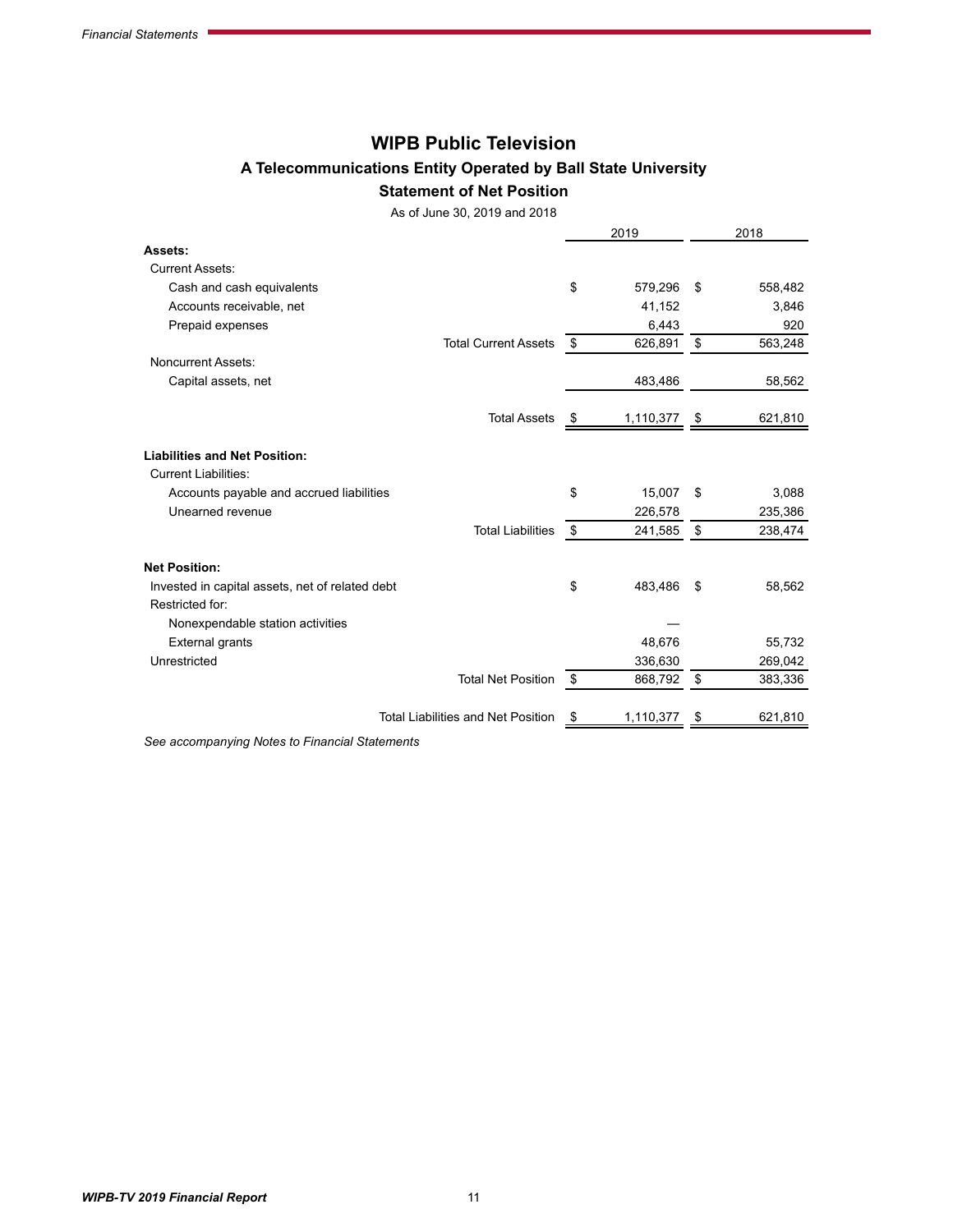# **WIPB Public Television**

## **A Telecommunications Entity Operated by Ball State University Statement of Revenues, Expenses and Changes in Net Position**

Years Ended June 30, 2019 and 2018

|                                                                      |                                       | 2019               | 2018               |
|----------------------------------------------------------------------|---------------------------------------|--------------------|--------------------|
| <b>Operating Revenues:</b>                                           |                                       |                    |                    |
| Grants - CPB                                                         |                                       | \$<br>908,611      | \$<br>873,400      |
| State grants and contracts                                           |                                       | 365,843            | 365,843            |
| Nongovernmental grants and contracts                                 |                                       | 1,467              | 1,532              |
| Subscriptions and memberships                                        |                                       | 220,146            | 308,656            |
| Contributed support                                                  |                                       | 1,785,077          | 1,824,735          |
| Telesale proceeds                                                    |                                       | 18,396             | 26,645             |
| Underwriting                                                         |                                       | 166,229            | 162,343            |
| In-Kind contributions/services                                       |                                       | 21,716             | 32,577             |
| Other operating revenues                                             |                                       | 1,098              | 20,661             |
|                                                                      | <b>Total Operating Revenues</b>       | \$<br>3,488,583    | \$<br>3,616,392    |
| <b>Operating Expenses:</b>                                           |                                       |                    |                    |
| Program Services:                                                    |                                       |                    |                    |
| Programming and Production                                           |                                       | \$<br>1,562,207    | \$<br>1,586,261    |
| Broadcasting and Engineering                                         |                                       | 544,176            | 577,103            |
| Program Information and Promotion                                    |                                       | 191,214            | 135,954            |
|                                                                      | <b>Total Program Services</b>         | \$<br>2,297,597    | \$<br>2,299,318    |
| <b>Supporting Services:</b>                                          |                                       |                    |                    |
| Management and General                                               |                                       | \$<br>792,221      | \$<br>864,022      |
| Fund Raising and Membership Development                              |                                       | 166,086            | 190,239            |
| Underwriting and Grant Solicitation                                  |                                       | 120,071            | 116,539            |
| Depreciation                                                         |                                       | 59,355             | 30,544             |
|                                                                      | <b>Total Supporting Services</b>      | \$<br>1,137,733    | \$<br>1,201,344    |
|                                                                      |                                       |                    |                    |
|                                                                      | <b>Total Operating Expenses</b>       | \$<br>3,435,330    | \$<br>3,500,662    |
|                                                                      | Operating Income/(Loss)               | \$<br>53,253       | \$<br>115,730      |
| <b>Non-Operating Revenues/(Expenses):</b><br><b>FCC Repack Funds</b> |                                       | 432,203            |                    |
|                                                                      | Net Non-Operating Revenues (Expenses) | \$<br>432,203      | \$                 |
|                                                                      |                                       | \$                 | \$                 |
| Net Position - Beginning of Year                                     | Increase in Net Position              | 485,456<br>383,336 | 115,730<br>267,606 |
|                                                                      | Net Position - End of Year            | \$<br>868,792      | \$<br>383,336      |
|                                                                      |                                       |                    |                    |

*See accompanying Notes to Financial Statements*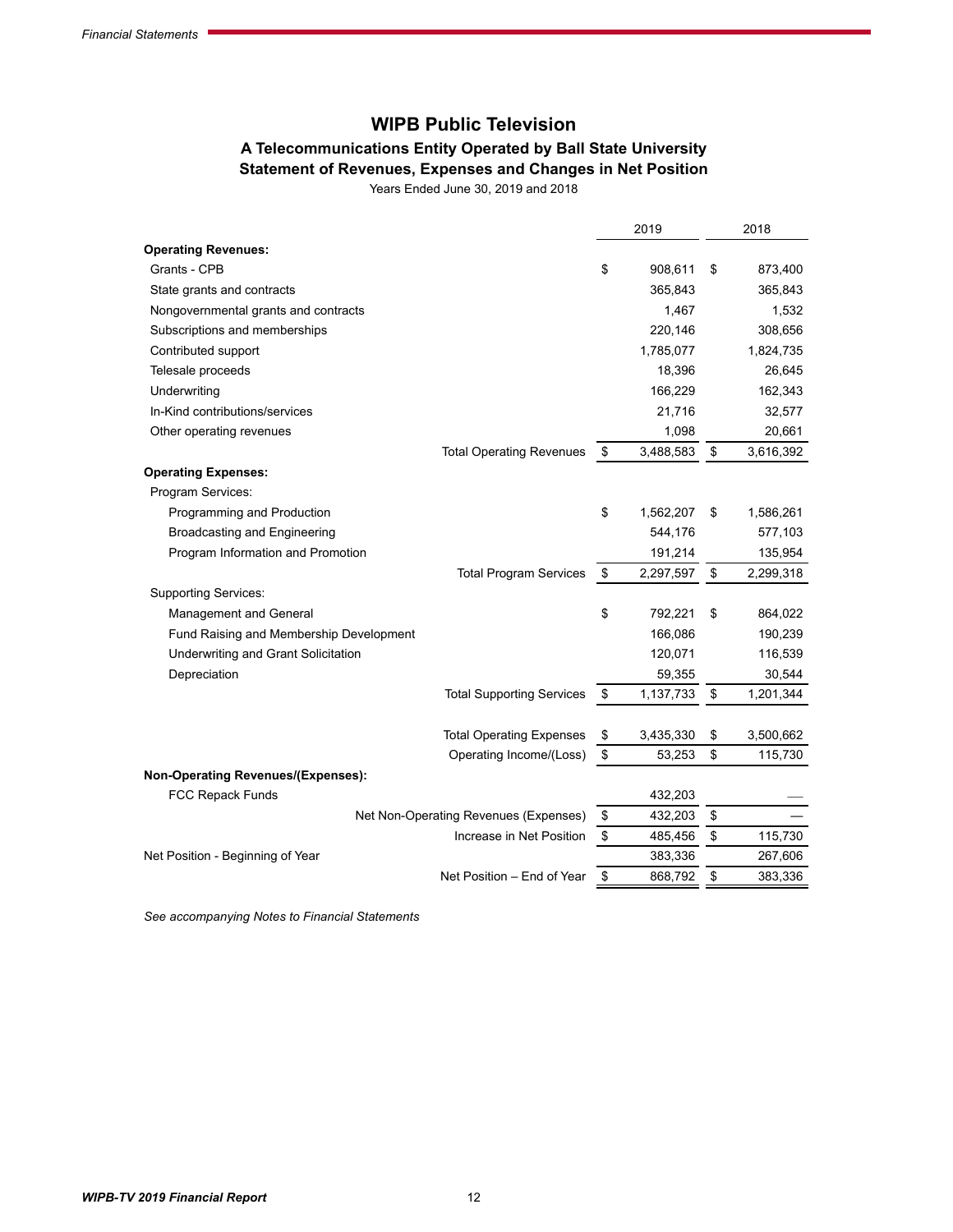# **WIPB Public Television**

## **A Telecommunications Entity Operated by Ball State University**

**Statement of Cash Flows**

Years Ended June 30, 2019 and 2018

|                                                                     | 2019            | 2018            |
|---------------------------------------------------------------------|-----------------|-----------------|
| <b>Cash Flows from Operating Activities:</b>                        |                 |                 |
| Grants and contracts                                                | \$<br>1,240,667 | \$<br>1,259,671 |
| Subscriptions and memberships                                       | 218,093         | 308,656         |
| <b>Ball State University support</b>                                | 1,785,077       | 1,824,735       |
| Payments to suppliers                                               | (1, 179, 313)   | (1, 185, 279)   |
| Payments for utilities                                              | (13, 107)       | (8, 573)        |
| Payments for personnel services                                     | (264, 383)      | (306, 822)      |
| Payments for benefits                                               | (155, 012)      | (192, 610)      |
| Payments for non-budgeted University support                        | (1,727,888)     | (1,723,254)     |
| Payments for other operating costs                                  | (16, 967)       | (18, 631)       |
| Telesale proceeds                                                   | 18,396          | 26,645          |
| Underwriting                                                        | 166,229         | 162,343         |
| Other operating receipts                                            | 1,098           | 20,658          |
| Net Cash Provided/(Used) by Operating Activities                    | \$<br>72,890    | \$<br>167,539   |
| <b>Cash Flows from Capital Financing Activities:</b>                |                 |                 |
| <b>FCC Repack Funds</b>                                             | \$<br>432,203   | \$              |
| Purchase of Capital Assets                                          | (484, 279)      | (25, 495)       |
| Net Cash Provided/(Used) by Capital Financing Activities            | \$<br>(52,076)  | \$<br>(25,495)  |
|                                                                     |                 |                 |
| Net Increase/(Decrease) in Cash                                     | \$<br>20,814    | \$<br>142,044   |
| Cash and Cash Equivalents – Beginning of the Year                   | 558,482         | 416,438         |
| Cash and Cash Equivalents - End of the Year                         | \$<br>579,296   | \$<br>558,482   |
| Reconciliation of Change in Net Position to Net Cash Used by        |                 |                 |
| <b>Operating Activities:</b>                                        |                 |                 |
| Operating Income/(Loss)                                             | \$<br>53,253    | \$<br>115,730   |
| Adjustments to reconcile change in net position to net cash used by |                 |                 |
| operating activities:                                               |                 |                 |
| Depreciation                                                        | 59,355          | 30,544          |
| Increase (Decrease) in Assets and Liabilities                       |                 |                 |
| Accounts receivable, net - subscriptions                            | (2,053)         |                 |
| Accounts receivable, net - grants & contracts                       | (35, 253)       | 18,896          |
| Prepaid expenses                                                    | (5, 523)        | (336)           |
| Accounts payable and accrued liabilities                            | 11,919          | 2,495           |
| Unearned revenue                                                    | (8,808)         | 210             |
| Net Cash Provided/(Used) by Operating Activities                    | \$<br>72,890    | \$<br>167,539   |

*See accompanying Notes to Financial Statements*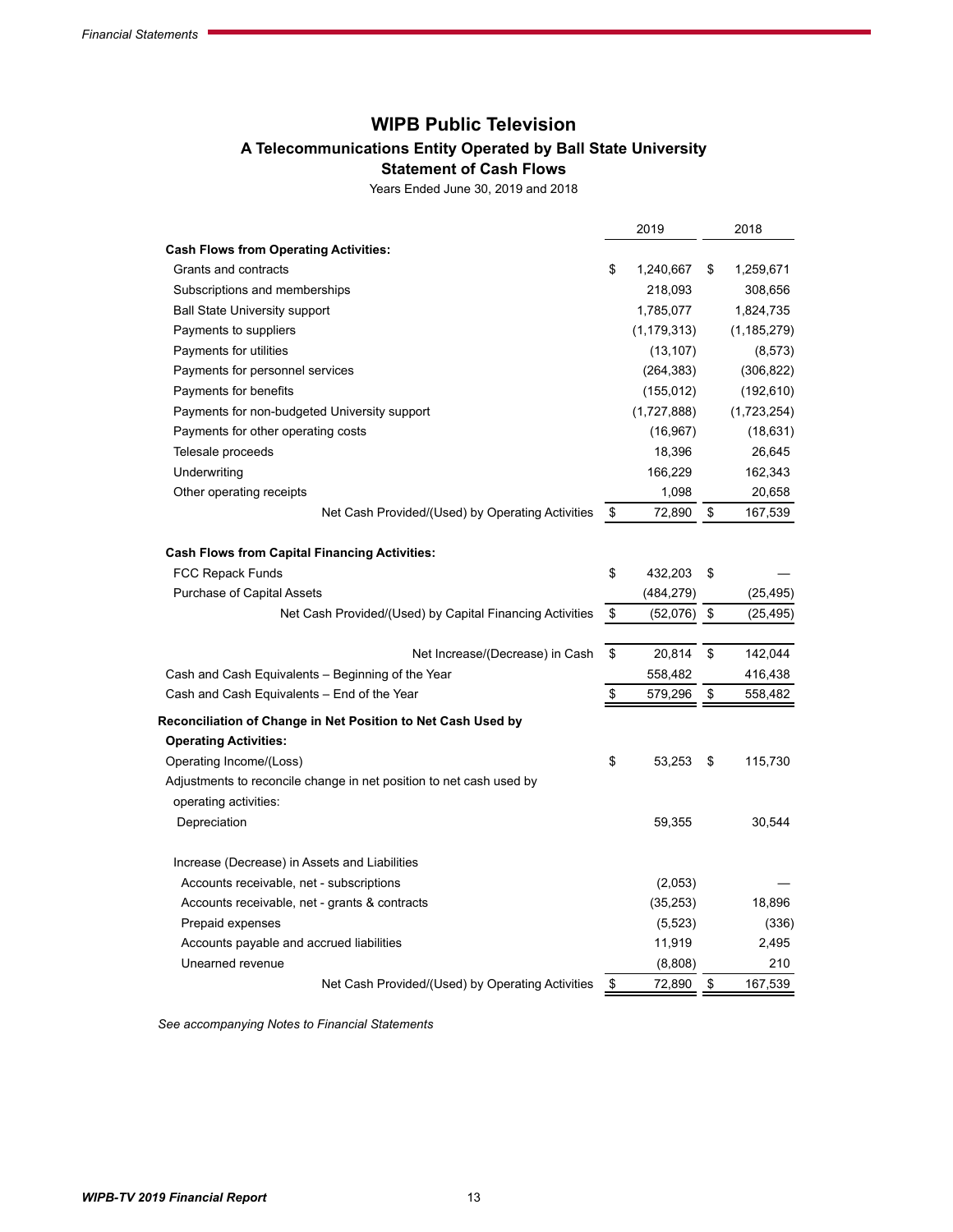## **WIPB Public Television A Telecommunications Entity Operated by Ball State University** Notes to Financial Statements June 30, 2019 and 2018

#### **A. BASIS OF PRESENTATION AND SUMMARY OF SIGNIFICANT ACCOUNTING POLICIES**

#### **ORGANIZATION**

WIPB Public Television (the Station) is operated by Ball State University (the University), Muncie, Indiana.

The financial statements reflect only the activity of the Station and are not intended to present fairly the position of the University, and the results of its operations and cash flows.

Portions of both contribution and membership income and expenditures are deposited in and disbursed by the Ball State University Foundation.

#### **BASIS OF PRESENTATION**

The financial statements of the Station have been prepared in accordance with the principles outlined in Statement No. 35 of the Governmental Accounting Standards Board (GASB), and all other applicable GASB pronouncements. The Station has elected to report its financial results as a special-purpose government entity engaged in businesstype activities, using proprietary fund accounting and financial reporting. Required financial statements consist of: Management's Discussion and Analysis; Statement of Net Position; Statement of Revenue, Expenses and Changes in Net Position; Statement of Cash Flows; Notes to Financial Statements.

The financial statements have been prepared using the economic resource measurement focus and the accrual basis of accounting. Revenues are recognized when earned and expenses are recorded when an obligation has been incurred. Eliminations have been made to minimize "double-counting" of internal activities. Interfund receivables and payables have been eliminated in the Statement of Net Position. Eliminations have been made in the Statement of Revenues, Expenses and Changes in Net Position to remove the "doubling-up" effect of internal service fund activity.

#### **CASH, CASH EQUIVALENTS, AND CREDIT RISKS**

Cash and cash equivalents include all highly liquid investments with maturities of ninety days or less as of June 30 for each fiscal year end, that bear little or no market risk. The Station's funds are held and managed by Ball State University and the Ball State University Foundation. Each institution has an Investment Policy which ultimately determines the credit risk for the Station. The Station believes it is not exposed to any significant credit risk related to cash and cash equivalents.

The Station's "demand deposits" with each institution were as follows:

|                                        |           | June 30,  |
|----------------------------------------|-----------|-----------|
|                                        | 2019      | 2018      |
| Ball State University Foundation       | \$461,309 | \$271,101 |
| <b>Ball State University</b>           | 117.987   | 287.381   |
| <b>Total Cash and Cash Equivalents</b> | \$579,296 | \$558,482 |

#### **ACCOUNTS RECEIVABLE**

Accounts receivable consists of amounts due from grants and contracts.

#### **PREPAID EXPENSES**

Prepaid expenses are expenses paid in one fiscal year for expenses related to the next fiscal year. The expense will be recorded in a future period.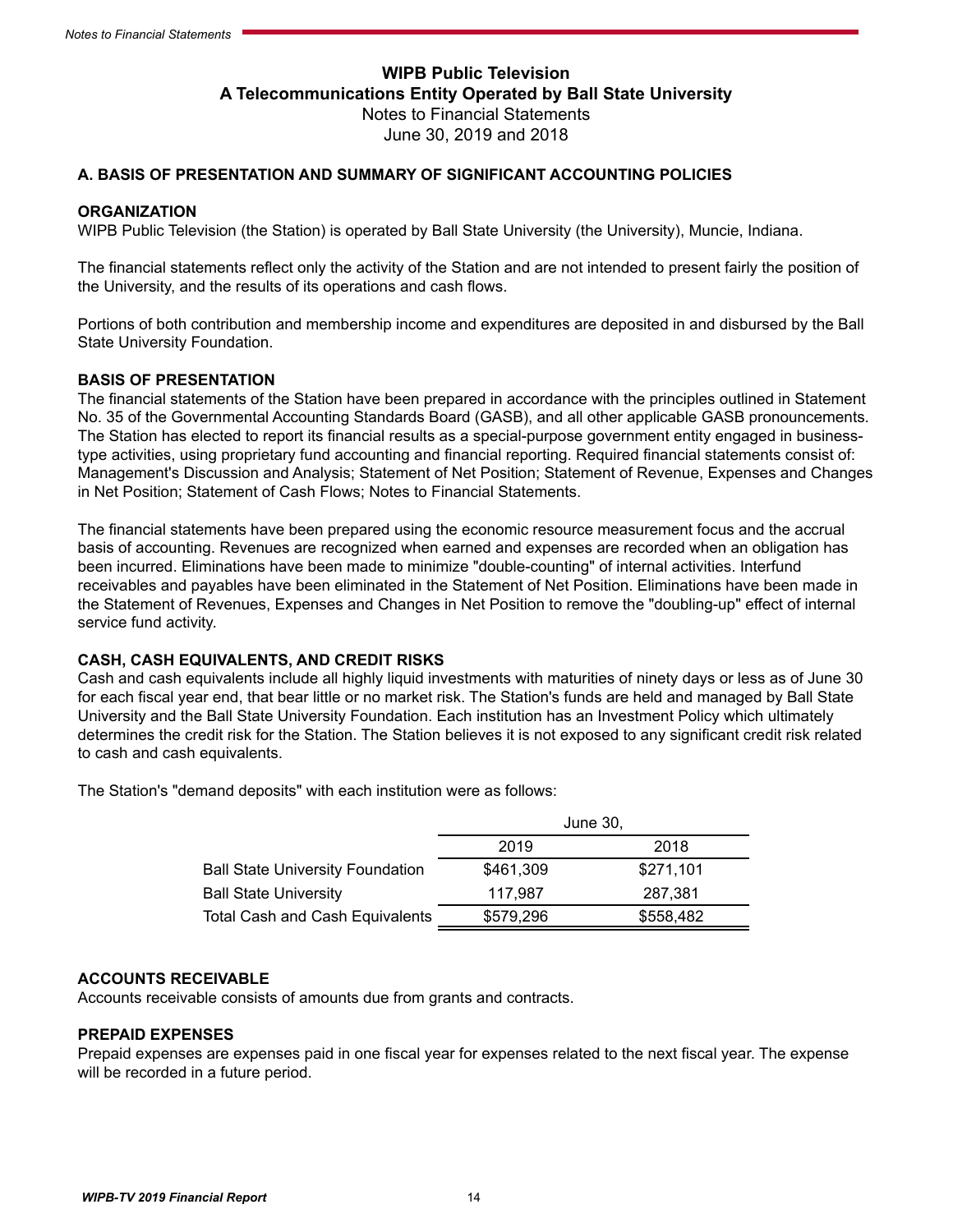#### **CAPITAL ASSETS**

Capital assets consist of equipment with a cost of \$5,000 or more and a useful life in excess of one year. Expenditures for equipment valued at \$5,000 and less are expensed rather than capitalized. Depreciation expense is computed using the straight-line method over the estimated useful lives of the respective assets, generally between three and ten years for equipment. Capital assets are recorded at cost or, for contributed assets, at fair value at the date of acquisition. Non-capital equipment, routine repairs, and maintenance are charged to operating expenses in the year the expense was incurred.

#### **ACCOUNTS PAYABLE**

Accounts payable consists primarily of amounts due for accrued operating expenses.

#### **UNEARNED REVENUE**

Unearned revenue is recorded for current cash receipts for certain contract and grant sponsors that have not yet been earned. The revenue will be recorded in a future period.

#### **COMPENSATED ABSENCES**

Employees of the Station are considered employees of Ball State University for purposes of determining employee benefits, and the ultimate liability for payment of these benefits remains with Ball State University. Accordingly, no accruals for employee benefits have been included in these financial statements. However, the compensated absence change in net expense for station employees is included as part of Contributed support on the Statement of Revenues, Expenses and Changes in Net Position.

#### **OPERATING REVENUES AND EXPENSES**

Operating revenues encompass all revenues arising from the activities described in the WIPB mission statement. This includes revenues from grants and contracts, subscriptions and memberships, royalties, auctions, special events, underwriting, and contributed support for operating activities. Revenues from investing activities and capital grants are considered to be non-operating revenue.

Operating expenses encompass all expenses paid to acquire goods and services provided in return for operating revenues and to carry out the mission of the Station. This includes programming and production, broadcasting, program information and promotion, management and general, fundraising and membership development, and underwriting and grant solicitation expenses. Expenses are reported using functional classifications in the Statement of Revenues, Expenses and Changes in Net Position.

#### **NON-FEDERAL FINANCIAL SUPPORT (NFFS)**

The Corporation for Public Broadcasting (CPB) allocates a portion of its funds annually to public broadcasting entities, primarily based on NFFS. NFFS is defined as the total value of cash and the fair market value of property and services received as either a contribution or a payment and meeting all of the respective criteria for each.

A "contribution" is cash, property, or services given to a public broadcasting entity for general operating purposes. Support received as a contribution by a public broadcasting entity must meet the following criteria for inclusion as NFFS: (1) the source may be an entity except the federal government or any other public broadcasting entity; (2) the contribution may take the form of a gift, grant, bequest, donation, or appropriation; (3) the purpose must be for the construction or operation of a noncommercial, educational public broadcast station, or for the production, acquisition, distribution, or dissemination of educational television or radio program and related activities; and (4) the recipient must be a public broadcasting entity on behalf of a public broadcast station.

A "payment" is cash, property, or services received by a public broadcasting entity from specific sources in exchange for specific services or materials. Support received as a payment by a public broadcasting entity must meet the following criteria for inclusion as NFFS: (1) the source must be a state, any agency or political subdivision of a state, an educational institution, or organization or a nonprofit entity; (2) the form of the payment must be appropriations or contract payments in exchange for specific services or materials; (3) the purpose must be for any related activity of the public broadcast station; and (4) the recipient must be a public broadcasting entity on behalf of a public broadcast station.

The assets, liabilities, and net position of the Station are accounted for using the following funds for CPB purposes. Reported NFFS for the Station was \$2,397,535 and \$2,663,283 for 2019 and 2018, respectively.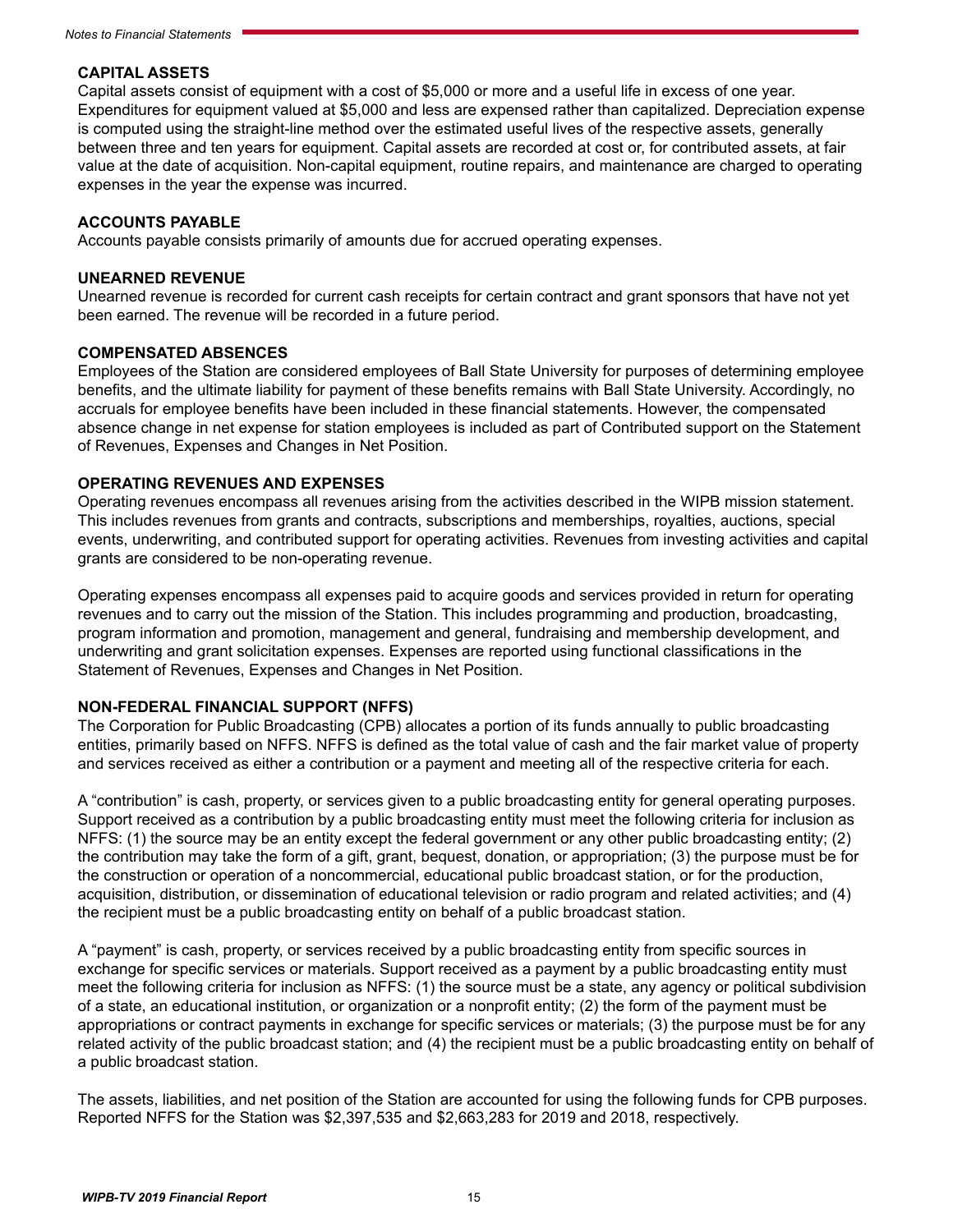#### **REVENUE RECOGNITION**

Membership pledges and grants that are unrestricted are recorded as revenue in the Statement of Revenues, Expenses and Changes in Net Position when received and are available for current operations of the Station.

#### **INDIRECT ADMINISTRATIVE SUPPORT**

Indirect support from Ball State University is based on operating expenses of areas which provide indirect support to the Station and WIPB's pro rata use of the Ball Communication Building and David Letterman Communication and Media Building. Support is recognized as revenue and expense in the accompanying Statement of Revenues, Expenses and Changes in Net Position.

In-kind contributions are non-cash contributions received by the Station from outside the licensee. In-kind contributions are recorded as revenue and expense in the accompanying Statement of Revenues, Expenses and Changes in Net Position. These donations are recorded at their estimated fair market value at date of receipt.

#### **PLEDGES**

There were no outstanding pledges at June 30, 2019, and 2018, respectively.

#### **FUNCTIONAL ALLOCATION OF EXPENSES**

The costs of providing the various programs and other activities have been summarized on a functional basis on the Statement of Revenue, Expenses and Changes in Net Position. Accordingly, certain costs have been allocated among program and supporting services benefited based on total personnel costs or other systematic basis.

#### **FEDERAL INCOME TAXES**

Under Internal Revenue Code Section 115, Ball State University is exempt from income taxes on related business income. Ball State University is subject to tax on unrelated business income under the Internal Revenue Code. The Station's unrelated business income, when applicable, is included in the University's tax return. The Station had no tax liability as of June 30, 2019, or 2018, respectively.

#### **B. CORPORATION FOR PUBLIC BROADCASTING COMMUNITY SERVICE GRANTS**

The Corporation for Public Broadcasting is a private, nonprofit grant making organization responsible for funding more than 1,000 television and radio stations. CPB distributes annual Community Service Grants (CSGs) to qualifying public broadcasting entities. CSGs are used to augment the financial resources of public broadcasting entities and thereby to enhance the quality of programming and expand the scope of public broadcasting services. Each CSG may be expended over one or two federal fiscal years as described in the Communications Act, 47 United States Code Annotated, Section 396(k)(7). In any event, each grant must be expended within two years of the initial grant authorization. There was \$201,770 in unexpended CPB CSG funds on hand as of June 30, 2019, and \$207,515 unexpended CPB CSG funds on hand as of June 30, 2018.

According to the Communications Act, funds may be used at the discretion of recipients for purposes relating primarily to production and acquisition of programming. Also, the grants may be used to sustain activities begun with CSGs awarded in prior years.

Certain General Provisions must be satisfied in connection with application for and use of the grants to maintain eligibility and meet compliance requirements. These General Provisions pertain to the use of the grant funds, record keeping, audits, financial reporting, mailing lists, and licensee status with the Federal Communications Commission.

#### **C. PENSION PLANS AND OTHER POST-EMPLOYMENT BENEFITS**

Station employees are covered by the same pension and other post-employment benefit plans as other employees of the University. Complete details of these plans can be found in the Ball State University Annual Financial Report by going to bsu.edu/about/factbook and clicking on VIEW ANNUAL FINANCIAL REPORTS.

#### **PENSION PLANS - DEFINED BENEFIT and DEFINED CONTRIBUTION RETIREMENT FUNDS**

The University contributes to the following retirement funds, all administered by the Indiana Public Retirement System (INPRS):

#### Defined benefit retirement funds

- Public Employees' Defined Benefit Account (PERF DB)
- Teachers' 1996 Defined Benefit Account (TRF 1996 DB)
- Teachers' Pre-1996 Defined Benefit Account (TRF Pre-1996 DB)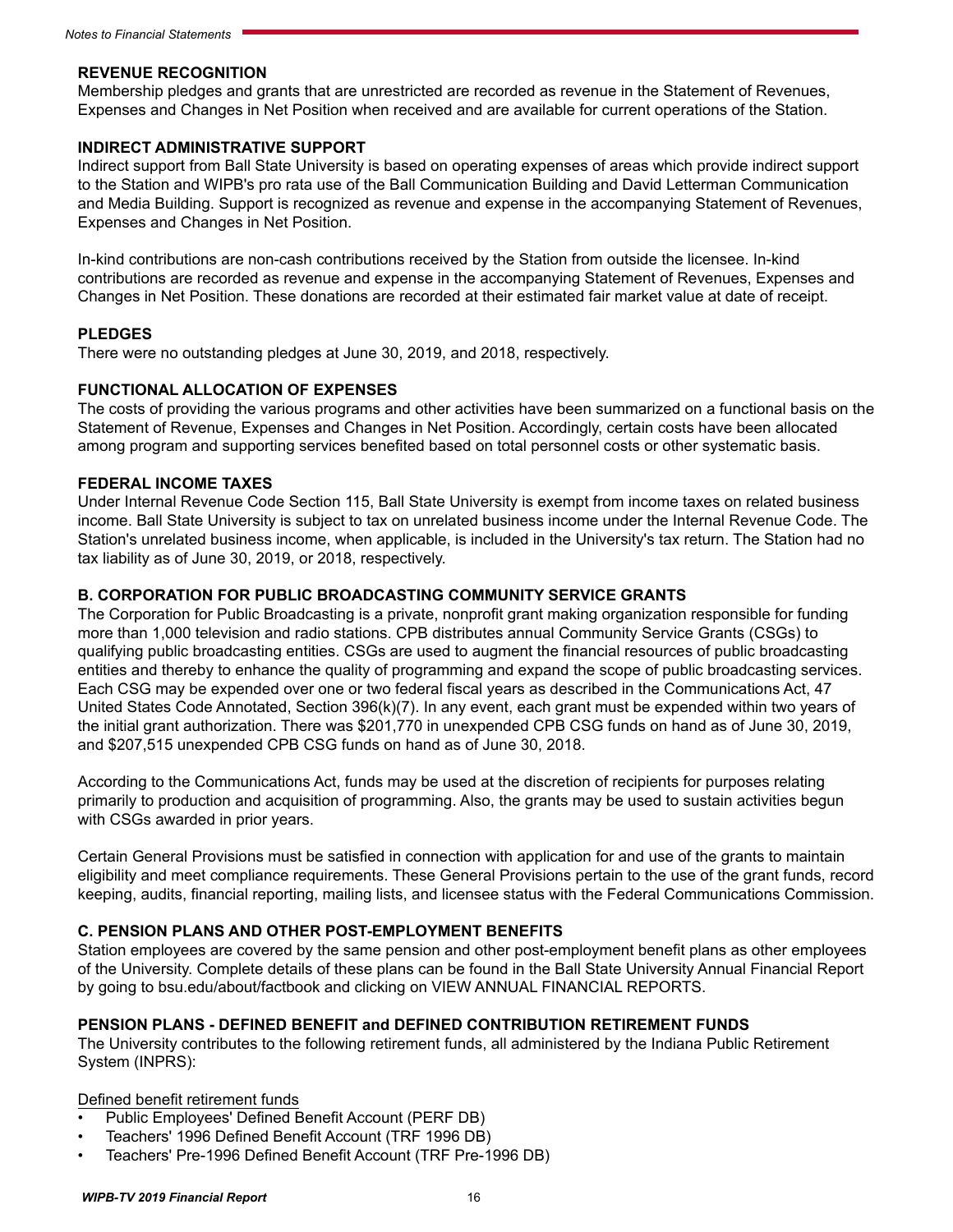Defined contribution retirement funds

- Public Employees' Hybrid Members Defined Contribution Account (PERF Hybrid DC)
- Teachers' Defined Contribution Account (TRF DC)

Certain employees who participate in TRF 1996 DB are also eligible for supplementary retirement benefits under a noncontributory plan wherein the employee may designate one or more of six independent companies to administer the funds. Four of those same companies administer the funds in the Alternate Pension Plan (APP) which is designed to provide benefits comparable to those under TRF 1996 DB and the supplementary plan. The following descriptions of the pension plans are for the University as a whole, with the understanding that qualified Station employees are part of these plans.

INPRS issues a publicly available financial report that includes financial statements and required supplementary information for these funds as a whole and for its participants. Please go to www.in.gov/inprs/annualreports.htm to view INPRS financial reports.

#### **PUBLIC EMPLOYEES' DEFINED BENEFIT and CONTRIBUTION ACCOUNTS (HYBRID PLANS)**

The Public Employees' Defined Benefit Account (PERF DB) is a cost-sharing, multiple-employer defined benefit fund, established to provide retirement, disability, and survivor benefits to full-time employees of the State of Indiana not covered by another plan. As an instrumentality of the State of Indiana, Ball State University is allowed to participate in this plan. All full-time staff and service personnel are eligible to participate in the defined benefit plan. State statutes (IC 5-10.2, IC 5-10.3, and IAC 1.2) give the University authority to contribute to the plan and govern most requirements of the system. The PERF DB retirement benefit consists of the pension provided by employer contributions plus an additional amount provided by the member's Public Employees' Retirement Fund Defined Contribution Account (PERF Hybrid DC). Member contributions are set by state statute at three percent of compensation. Ball State University has elected to pay all the contributions on behalf of the member. For the fiscal years ended June 30, 2019, and 2018, there were 1,555 and 1,484 University employees participating in PERF DB with an annual pay equal to \$51,703,966 and \$52,322,298, respectively.

#### **TEACHERS' 1996 DEFINED BENEFIT and CONTRIBUTION ACCOUNTS**

The Teachers' 1996 Defined Benefit Account (TRF 1996 DB) is a cost-sharing, multiple-employer defined benefit fund providing retirement, disability, and survivor benefits. Administration of the account is generally in accordance with state statutes IC 5-10.2, IC 5-10.4, and 35 IAC 14. TRF 1996 DB is the employer funded defined benefit component of the Teachers' Hybrid Plan, and the Teachers' Hybrid Members Defined Contribution Account (TRF DC) is the other component.

Certain employees who participate in TRF 1996 DB are also eligible for supplementary retirement benefits under a noncontributory plan wherein the employee may designate one or more of the following companies to administer the funds:

Voya Financial Fidelity Investments Institutional Services Company, Inc. Lincoln Financial Group Teachers Insurance and Annuity Association–College Retirement Equities Fund (TIAA-CREF) One America AXA Equitable

The first four companies on the list administer the funds in the Alternate Pension Plan which is designed to provide benefits comparable to those under TRF 1996 DB and the supplementary plan.

The employer funded defined benefit consists of the pension provided by employer contributions, plus an additional amount provided by the member's TRF DC account. The TRF DC account consists of the member's contributions, set by state statute at three percent of compensation. Ball State University has elected to make the TRF DC contributions on behalf of the member. For the fiscal year ended June 30, 2018, there were 404 University employees participating in TRF 1996 DB with annual pay equal to 23,077,307. The University recorded 405 employees participating in the TRF 1996 DB with annual pay equal to \$23,417,717 for fiscal year June 30, 2019. The University contributes at an actuarially determined rate. The current rate has been actuarially determined under the entry age normal cost method to be 7.5 percent of covered payroll. The University's contributions to TRF 1996 DB and the associated TRF DC contributions for the fiscal years ended June 30, 2019, and 2018, were \$2,444,874,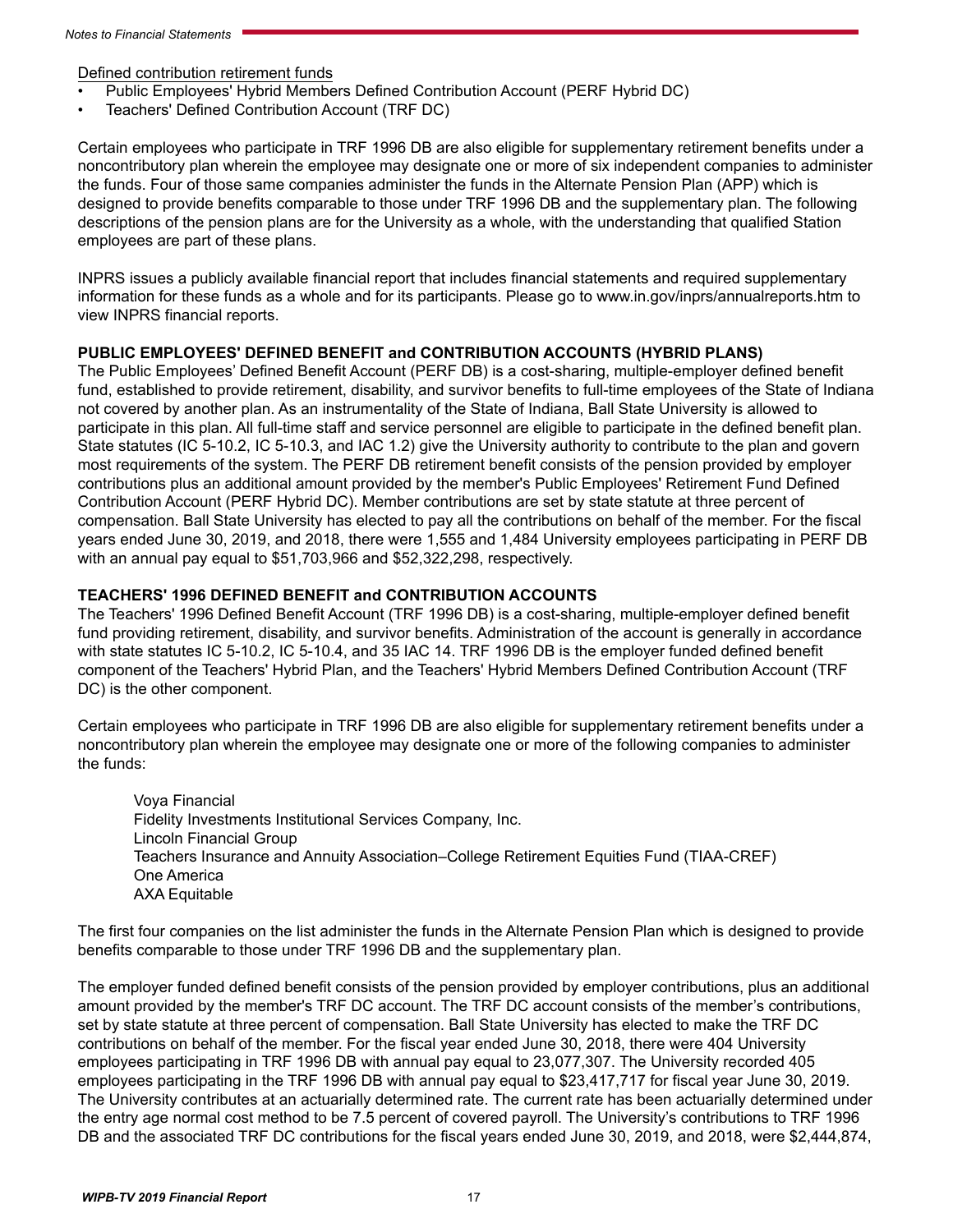and \$2,409,704, respectively. The University contributed 100.0 percent of required contributions for each of the fiscal years.

#### **TEACHERS' PRE-1996 DEFINED BENEFIT and CONTRIBUTION ACCOUNTS**

The Teachers' Pre-1996 Defined Benefit Account (TRF Pre-1996 DB) is a pay-as-you-go, cost-sharing, multipleemployer defined benefit fund, providing retirement, disability, and survivor benefits. Administration of the account is generally in accordance with IC 5-10.2, IC 5-10.4, and 35 IAC 14. TRF Pre-1996 DB is the employer-funded defined benefit component of the Teachers' Hybrid Plan, and the Teachers' Hybrid Members Defined Contribution Account (TRF DC) is the other component. Membership in TRF Pre-1996 DB is closed to new entrants. Generally, members hired prior to 1996 participate in TRF Pre-1996 DB, and members hired after 1996 participate in TRF 1996 DB. The pension plan is a special funding situation in that the State of Indiana, a non-employer contributing entity, is legally responsible for the net pension liability and contributions to the pension plan. TRF Pre-1996 Account members contribute three percent of covered payroll to their TRF DC account. The University has elected to make the contributions on behalf of their participating employees. For the fiscal year ended June 30, 2018, the University showed 37 University employees participating in TRF Pre-1996 DB with annual payroll equal to \$2,896,105. The University's contributions to the TRF Pre-1996 DB for fiscal year ended June 30, 2018, was \$286,713. For the fiscal year ended June 30, 2019, the University shows 32 employees participating in the TRF Pre-1996 DB with annual payroll equal to \$2,546,007. The University made contributions of \$251,301 which included payments to the TRF DC on behalf of the members.

#### **ALTERNATE PENSION PLAN**

Faculty and professional personnel of the University have the option, in accordance with IC 21-38-3-3 and IC 21-38-7-3, to participate in a defined contribution plan administered by the first four companies listed previously for the TRF supplementary retirement contribution. Benefit provisions are established and/or amended by Ball State University's Board of Trustees. The plan purchases individual annuity contracts for members and provides for immediate vesting. The University contributes 12.27 percent of each participating employee's base salary. For employees hired on or after October 1, 2010, the University contributes 5 percent of each employee's base salary for the first three years and 10.5 percent for each year thereafter. For the fiscal year ended June 30, 2019, the University contributed \$12,927,533 to this plan for 1,696 participating employees with annual payroll totaling \$131,006,992, and for fiscal year ended June 30, 2018, the University contributed \$13,065,067 for 1,726 employees with payroll totaling \$125,095,300.

#### **OTHER POST-EMPLOYMENT BENEFITS (OPEB)**

*OPEB Plan Description.* In addition to providing pension benefits, the University, as authorized by the University's Board of Trustees, provides certain health care and life insurance benefits for qualified retired employees. Substantially all of the University's regular employees may become eligible for those benefits.

The University has two Other Postemployment Benefits Other than Pension (OPEB) plans. The first plan, Ball State University Health Care Plan, was established to help offset the cost of retiree health care for both eligible retirees and the University. A Voluntary Employee Beneficiary Association (VEBA) Trust was created to provide a vehicle where assets could be accumulated for this specific purpose. The health care plan is an open single-employer defined benefit plan that is administered by the University.

The second OPEB plan, Ball State University OPEB 115 Plan, was established to help offset the cost of retiree life insurance for both the members and the University. This plan is also an open single-employer defined benefit plan that is administered by the University. Likewise, it has a trust, OPEB 115 Trust, connected to the plan to allow for the accumulation of earnings and the payment of a large portion of the insurance premiums.

Since the University administers defined benefit OPEB plans that have trusts or equitable arrangements attached, adoption of GASB Statement No. 74 was required and impacts the financial reports of the plan administrator. This new standard supersedes GASB Statement No. 43 and focuses on changes in the actuarial valuation and adds new disclosure requirements for financial reporting. The complement standard to GASB Statement No. 74 is GASB Statement No. 75 which replaces GASB Statement No. 45 and requires significant changes to the reporting and disclosures of defined benefit OPEB plans of plan sponsors. These two standards are similar to the two pension standards, GASB Statements No. 67 and 68 that were enacted to provide consistency in measurement and transparency of future liability obligations.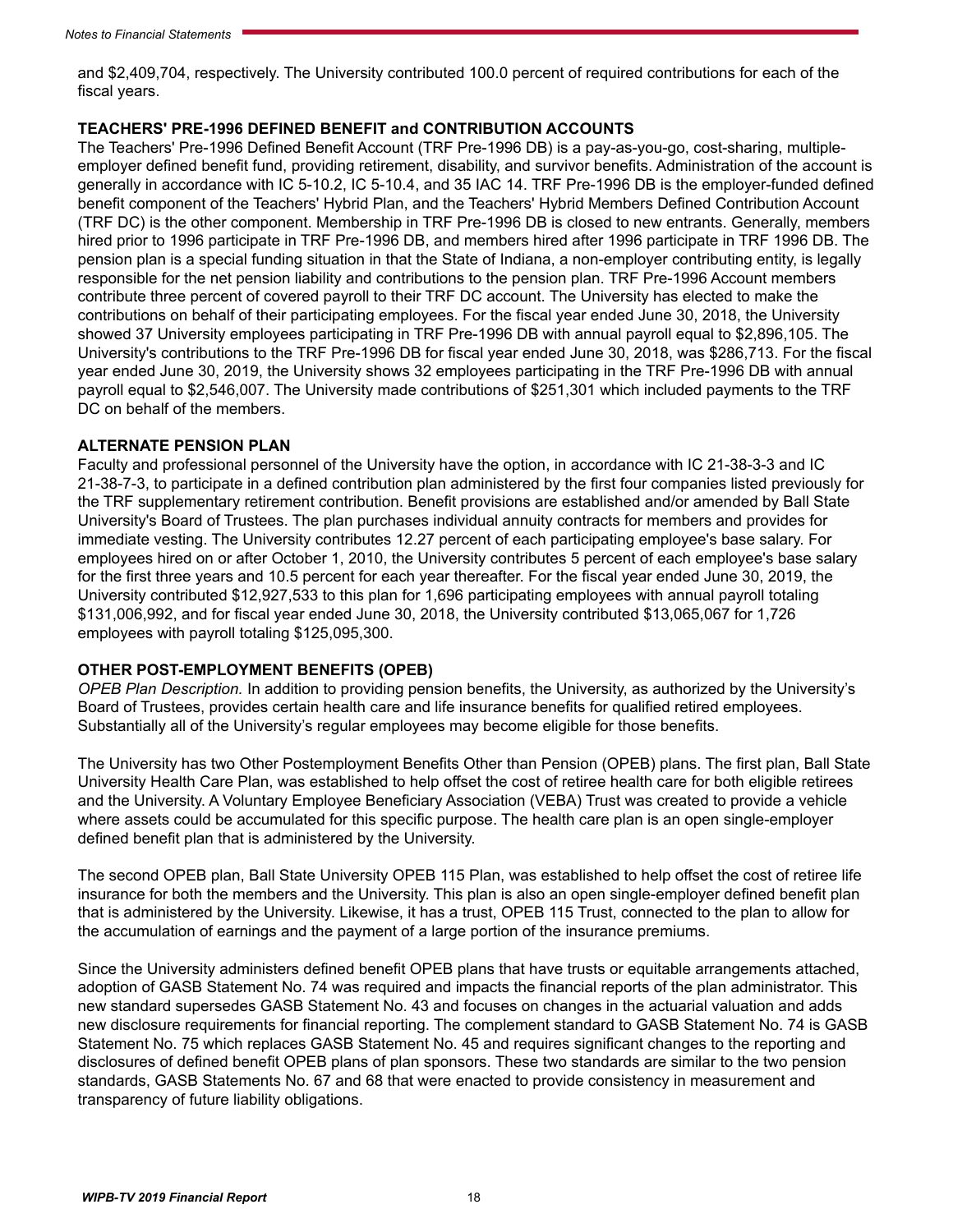The University issues an audited publicly available stand-alone financial report that includes financial statements and required supplemental information for the plans. This report may be obtained from the Ball State University website at: https//www.bsu.edu/about/administrativeoffices/controller/retiree-health-and-life-plan-trusts.

*Benefits Provided*. Health insurance at Ball State University is a self-funded plan that utilizes third party administrators for health, dental, and prescription drug benefits. Retiree health care benefits are the same as employee health care benefits (for retirees not eligible for Medicare) or substantially the same (for retirees who qualify for Medicare). The Plan includes prescription drug coverage, but dental coverage is optional. Spouses and dependents are eligible for coverage under the same rules as the employee plan, and unmarried surviving spouses are eligible to retain the coverage for the remainder of their lifetime. Medicare-eligible retirees and spouses receive supplemental "carve-out" medical coverage which is coordinated with Medicare Part A and Part B. Dental and prescription drug coverage is the same under all plans.

The Hartford provides a fully-funded insurance plan for retired employees with premiums set at annual renewal. Eligible employees receive life insurance coverage equal to 103.0 percent of twice the amount of their defined annual compensation, up to a maximum of \$125.0 thousand. Retirees are eligible to receive 50.0 percent of the amount of coverage they have immediately prior to retirement or prior to reaching age 66, whichever occurs first, up to a maximum of \$37.5 thousand.

*Plan Administration*. The authority to change benefits and to make adjustments to the plans and trusts ultimately resides with the University Board of Trustees. There is a committee of University personnel who work with consultants and third party administrators to propose changes to the benefit plans. These recommendations are then presented to the Board of Trustees for discussion and approval. A second committee composed of University personnel and designated trustees from the Board of Trustees work with external investment consultants, fund managers, and the trust custodian to manage the trust assets. The investment policy with any recommended changes is taken to the Board of Trustees for approval on an annual basis.

*Eligibility*. The University's regular full-time employees may become eligible for retiree health and life insurance benefits upon attainment of age 62 with 15 years of services (and Health Plan participation). Eligible employees hired June 30, 2009, and prior may retire with health and life insurance benefits upon attainment of age 50 with 15 years of service (and Health Plan participation). Eligible employees hired August 31, 1999, and prior may also retire with health and life insurance benefits at the earlier of age 50 with 15 years of service or age 60 with ten years of service (and 12 months of Health Plan participation). Eligible full-time contract faculty (not on a semester-bysemester basis) may accumulate cumulative years of service instead of consecutive years of service. As of June 30, 2018, out of a total of 3,190 (3,034 in 2017) benefits eligible active employees, 806 (775 in 2017) had fulfilled the age and service requirements for these retiree benefits. As of June 30, 2019, 1,106 retirees were enrolled in life insurance coverage, and 2,030 retirees, spouses and surviving spouses were enrolled in health insurance coverage. In addition, 800 active employees have met the age and service requirements for retirement as of June 30, 2019. Employees receiving benefits and who have successfully fulfilled the age and service requirements to qualify for retiree health and life insurance must enroll in the plan before they retire. If the election is not requested at the time of retirement, the employee will not be eligible to participate in the plans. There are no provisions for accepting late elections.

| Plan Membership For Each Plan as of June 30,                     | 2018  | 2017  |
|------------------------------------------------------------------|-------|-------|
| Retirees with life insurance coverage                            | 1.108 | 1.079 |
| Retirees, spouses and surviving spouses<br>with health insurance | 2.027 | 2.015 |

*Contributions*. The required contribution is based on projected pay-as-you-go financing requirements, as well as amounts necessary to prefund benefits as determined annually by the University. It is the University's intent to budget health care premiums so that claims and administrative expenses are covered. Any surplus of premiums over claims and administrative expenses are used to adjust the health care reserve balances. Residual balances are contributed to the VEBA Trust.

Each year, the Board of Trustees establishes premiums for the next calendar year, of which premiums paid by the employees and retirees range between 11.0 and 29.0 percent, depending on the health plan. The premiums paid by the University range between 71.0 and 89.0 percent. The premiums are intended to fully fund all claims, administrative costs, reserve adjustments, and contributions to a VEBA Trust. The claims and applicable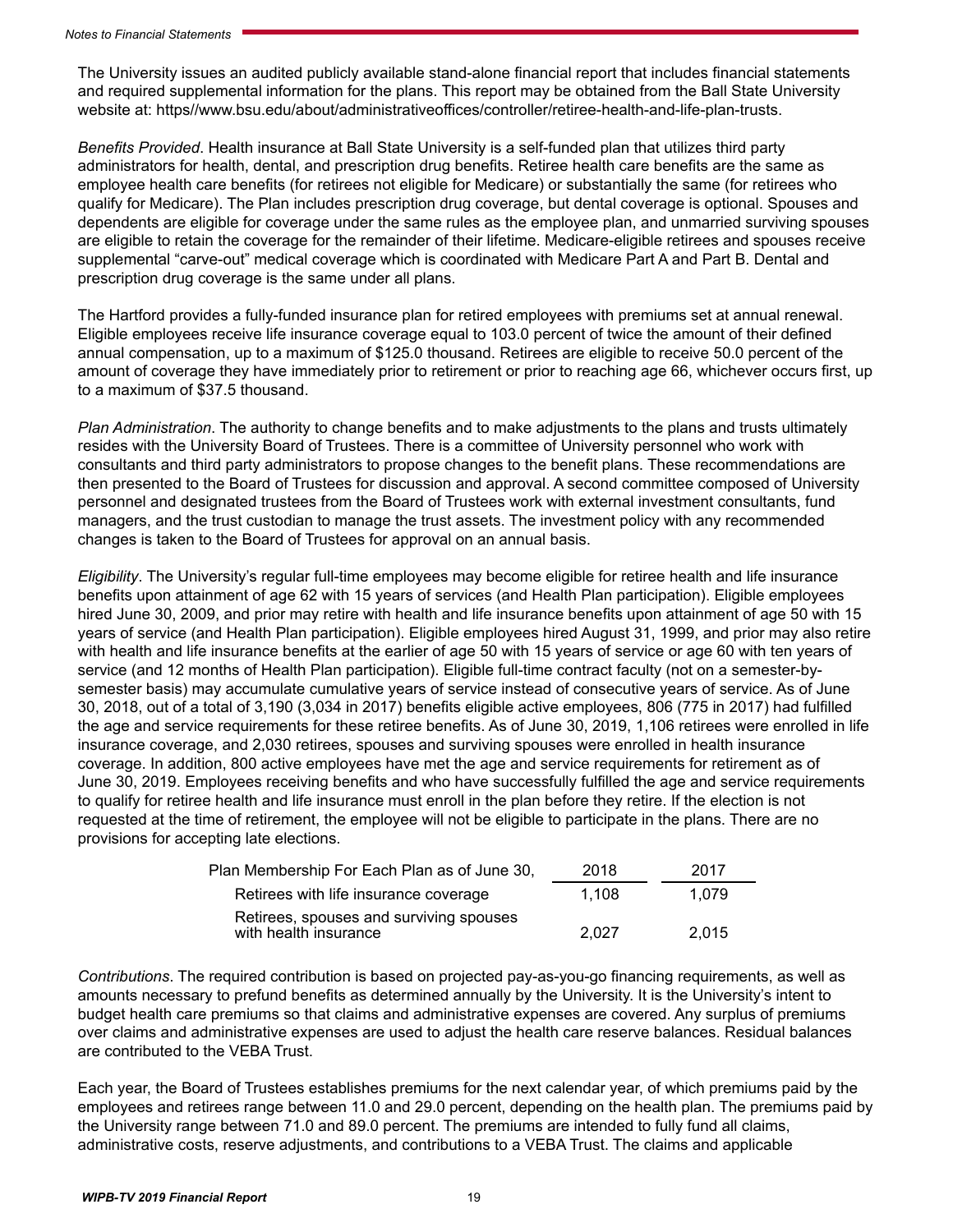administrative costs of current retirees are paid from the self-funded plan, while the contributions to the VEBA Trust are intended to partially fund claims and administrative costs for eligible retirees and their beneficiaries in the future. For the year ended June 30, 2019, retirees contributed \$3.2 million (\$3.2 million in 2018) in premiums for health care coverage to fulfill their 25.0 percent of total premium requirement, while the University contributed \$10.4 million (\$10.2 million in 2018) as its 75.0 percent requirement. Retirees not eligible for Medicare were limited to one plan option in calendar year 2018, the High Deductible Wellness plan. Monthly premiums paid by retirees not eligible for Medicare ranged from \$108.10 for single coverage to \$280.65 for family coverage. Medicare-eligible retirees and spouses each paid \$115.36 for medical and prescription drug coverage. Both non-Medicare and Medicare-eligible retirees and spouses paid \$11.49 if they chose the optional dental coverage. This was in addition to the Medicare Part B Premium.

Ball State University accounts for the OPEB 115 Plan in a manner similar to the Health Care Plan. Each year, The Hartford establishes, and the Board of Trustees approves, premiums for the next fiscal year. The Plan collects 25.0 percent from employees and retirees and 75.0 percent from the University. The premiums are intended to fully fund all claims and administrative costs for employees and retirees. The Hartford bills the University for monthly premiums.

For the year ended June 30, 2019, retirees contributed \$99.6 thousand (\$97.5 thousand in 2018) in premiums for life insurance coverage to fulfill their 25.0 percent of total premium requirement, while the University contributed \$307.3 thousand (\$299.6 thousand in 2018) as its 75.0 percent requirement. Retirees pay \$.2267 per \$1,000 of coverage per month, which means the maximum monthly premium paid by retirees is \$8.50.

*Reserves*. The University is self-funded with regard to its health care plans, and premium rates developed each year are expected to cover the cost of employees' and retirees' health care claims expense, as well as a variety of health plan-related administrative costs. In addition to its VEBA Trust for ensuring the continuity of the retiree health care plans, the University, consistent with best practices, maintains three health care reserve funds: the Reserve for Incurred but Unreported Claims (IBNR), the Reserve for Self-Insurance, and the Reserve for Post-Retirement Health.

The IBNR and the Reserve for Self-Insurance balances are actuarially determined at each fiscal year end. A qualified actuary examines incurred and paid claim experience for medical, prescription, dental and COBRA (Consolidated Omnibus Budget Reconciliation Act) claims for the previous 12 months, evaluates claim lag for each category of claims, and estimates the amount of reserve requirements for Incurred but Unreported Claims at fiscal year-end. The University maintains a reserve balance to correspond with the annual actuarial estimate. Retrospective analysis is conducted by the actuary to validate the estimated balance of the IBNR.

Ball State University is responsible for the entire health claim risk and, therefore, maintains a Reserve of Self-Insurance that would be used in the event of claim cost experience being higher than expected. While the University has stop-loss coverage, this reserve would help to cover the gap between high claimants and the stop loss coverage. Since fiscal year 2005-2006, the University has held a Reserve for Self-Insurance based on the riskbased capital (RBC) formula's net underwriting risk component,. The amount of the reserve has ranged from 100 percent to 200 percent of the Company Action Level (CAL) of the RBC net underwriting risk component. For fiscal year ended June 30, 2019, the University is currently electing to hold 150 percent of the CAL RBC amount. This reserve is used in years when claims out-pace premiums and the Reserve for Post-Retirement Health is expended.

The IBNR, Reserve for Self-Insurance, and the Reserve for Post-Retirement Health are adjusted by year-end activity in the Health Care Auxiliary funds of the University. The Health Care Auxiliary fund accounts for all premiums received during the fiscal year, from the University, active employees and retirees, The Auxiliary fund also accounts for all claims paid during the fiscal year, and a variety of health care-related administrative expenses. Premium rates are set to cover the anticipated cost of claims, and expenses. At fiscal year-end, if the Health Care Auxiliary has a surplus of premiums over expenses, the resulting surplus is used to fund the current year-end actuarial estimates for the IBNR and the Reserve for Self-Insurance. Any residual is held in the Reserve for Post-Retirement Health. If the Health Care Auxiliary has a deficit, it is funded first by the Reserve for Post-Retirement Health and if needed, by the Reserve for Self-Insurance. At the University's discretion, a contribution of funds from the Post-Retirement Health fund to the VEBA is performed when funds are available and it is strategically appropriate.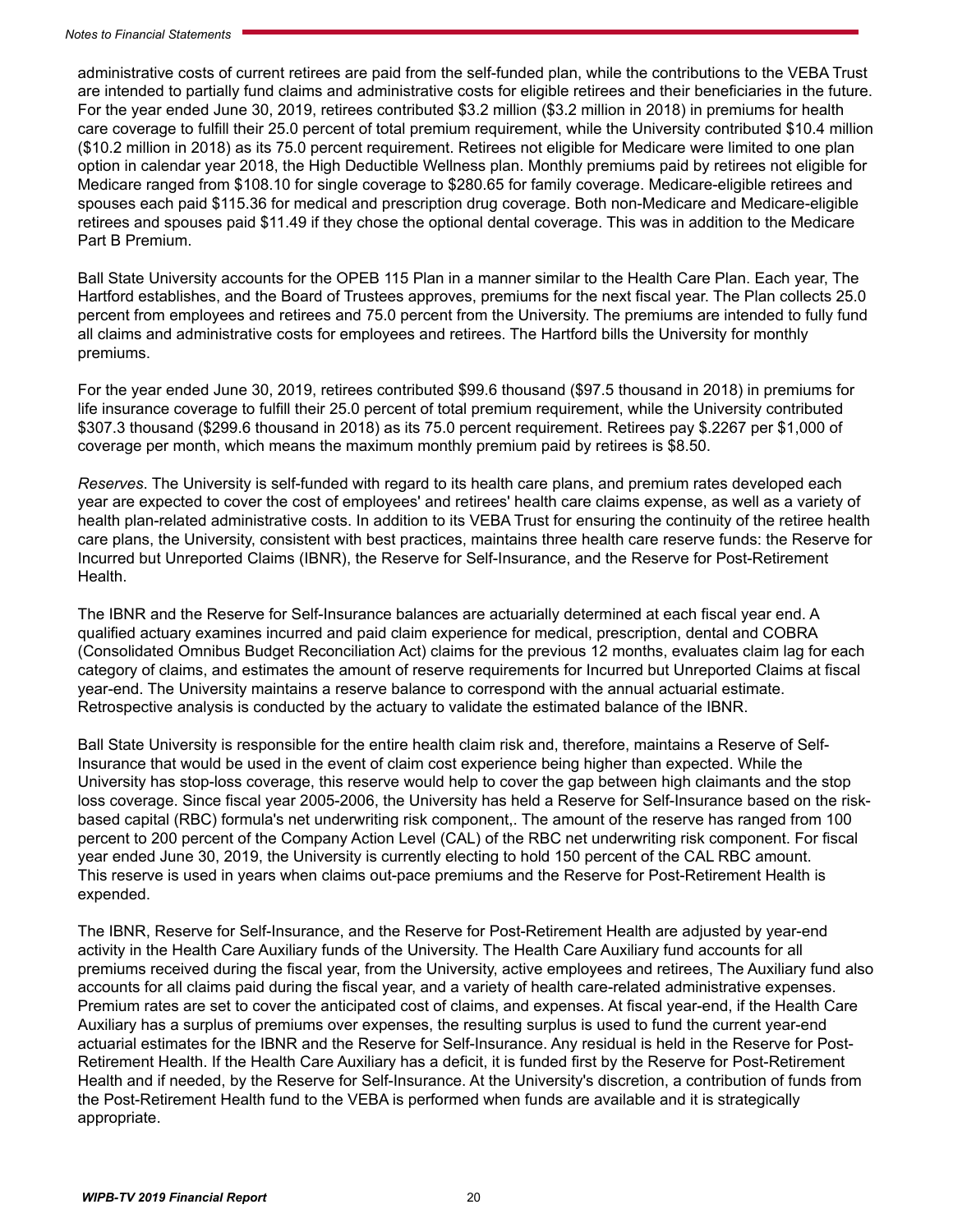No funds from either the reserves or the auxiliaries are used for any other purpose and cannot revert back the University.

The balances of the reserve funds for the fiscal years ended June 30, 2019, and 2018 are shown below:

|                                    |     | June 30, 2019 |     | June 30, 2018 |  |  |  |
|------------------------------------|-----|---------------|-----|---------------|--|--|--|
| Reserve for Unreported Claims      | \$. | 4,257,837     | - S | 3.845.844     |  |  |  |
| Reserve for Self-Insurance         | S.  | 6,510,795     |     | \$ 8.464.340  |  |  |  |
| Reserve for Post-Retirement Health |     | \$11,329,602  |     | \$7,135,725   |  |  |  |

#### **D. INDIRECT ADMINISTRATIVE SUPPORT**

Indirect support consists of allocated University support and physical plant costs for which the Station receives benefits. The fair value of this support is recognized in the Statements of Revenues, Expenses and Changes in Net Position as part of contributed support and also as part of expense in the management and general functional expense category.